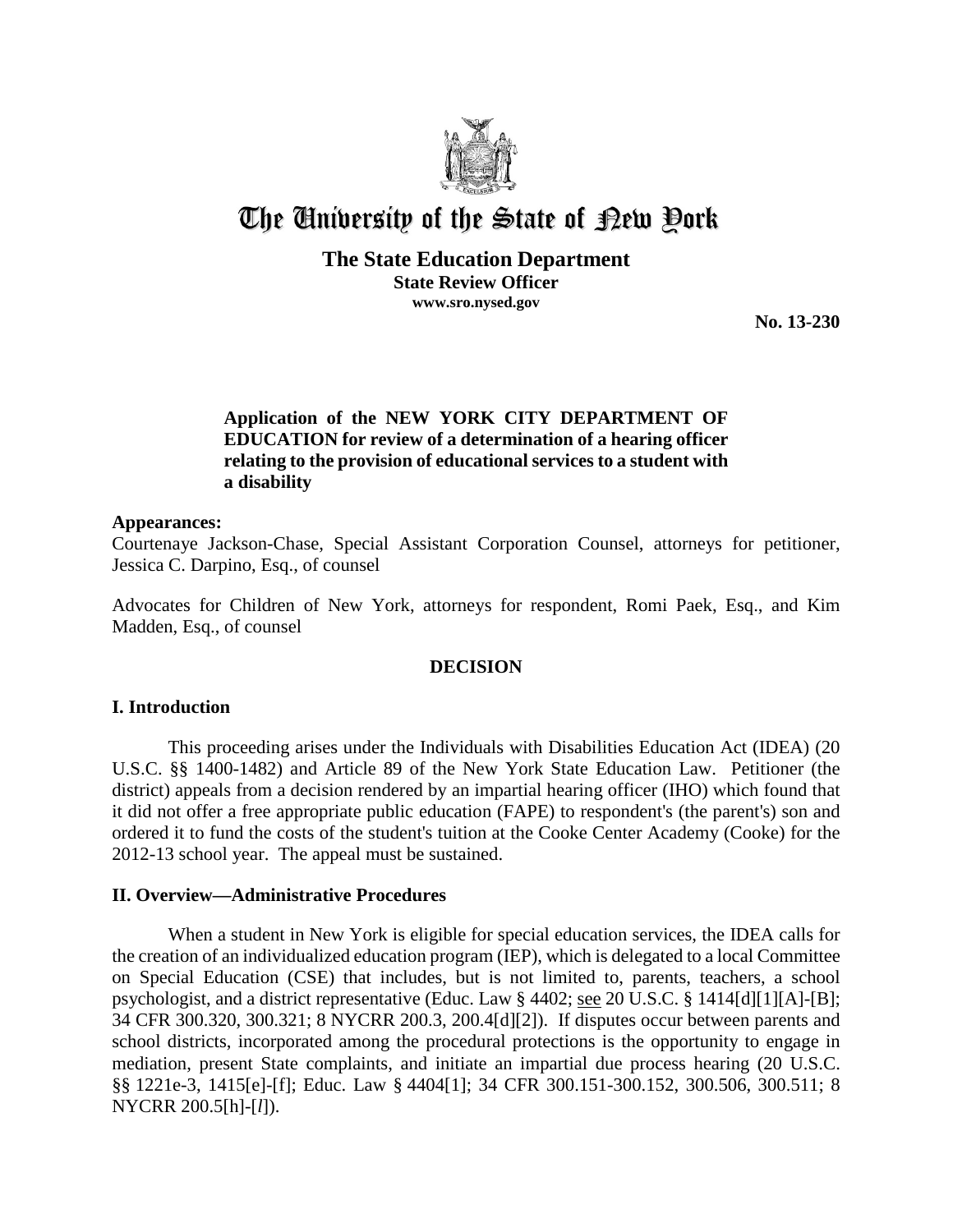New York State has implemented a two-tiered system of administrative review to address disputed matters between parents and school districts regarding "any matter relating to the identification, evaluation or educational placement of a student with a disability, or a student suspected of having a disability, or the provision of a free appropriate public education to such student" (8 NYCRR 200.5[i][1]; see 20 U.S.C. § 1415[b][6]-[7]; 34 CFR 300.503[a][1]-[2], 300.507[a][1]). First, after an opportunity to engage in a resolution process, the parties appear at an impartial hearing conducted at the local level before an IHO (Educ. Law § 4404[1][a]; 8 NYCRR 200.5[j]). An IHO typically conducts a trial-type hearing regarding the matters in dispute in which the parties have the right to be accompanied and advised by counsel and certain other individuals with special knowledge or training; present evidence and confront, cross-examine, and compel the attendance of witnesses; prohibit the introduction of any evidence at the hearing that has not been disclosed five business days before the hearing; and obtain a verbatim record of the proceeding (20 U.S.C. § 1415[f][2][A], [h][1]-[3]; 34 CFR 300.512[a][1]-[4]; 8 NYCRR 200.5[j][3][v], [vii], [xii]). The IHO must render and transmit a final written decision in the matter to the parties not later than 45 days after the expiration period or adjusted period for the resolution process (34 CFR 300.510[b][2], [c], 300.515[a]; 8 NYCRR 200.5[j][5]). A party may seek a specific extension of time of the 45-day timeline, which the IHO may grant in accordance with State and federal regulations (34 CFR 300.515[c]; 8 NYCRR 200.5[j][5]). The decision of the IHO is binding upon both parties unless appealed (Educ. Law § 4404[1]).

A party aggrieved by the decision of an IHO may subsequently appeal to a State Review Officer (SRO) (Educ. Law § 4404[2]; see 20 U.S.C. § 1415[g][1]; 34 CFR 300.514[b][1]; 8 NYCRR 200.5[k]). The appealing party or parties must identify the findings, conclusions, and orders of the IHO with which they disagree and indicate the relief that they would like the SRO to grant (8 NYCRR 279.4). The opposing party is entitled to respond to an appeal or cross-appeal in an answer (8 NYCRR 279.5). The SRO conducts an impartial review of the IHO's findings, conclusions, and decision and is required to examine the entire hearing record; ensure that the procedures at the hearing were consistent with the requirements of due process; seek additional evidence if necessary; and render an independent decision based upon the hearing record (34 CFR 300.514[b][2]; 8 NYCRR 279.12[a]). The SRO must ensure that a final decision is reached in the review and that a copy of the decision is mailed to each of the parties not later than 30 days after the receipt of a request for a review, except that a party may seek a specific extension of time of the 30-day timeline, which the SRO may grant in accordance with State and federal regulations (34 CFR 300.515[b], [c]; 8 NYCRR 200.5[k][2]).

#### **III. Facts and Procedural History**

The student received early intervention and preschool special education, including counseling, speech-language therapy, occupational therapy (OT) and physical therapy (PT) (Parent Ex. B at p. 2). Upon reaching school age, the student attended district public schools from kindergarten through third grade and received special education and related services (id.). In April 2002 the parent unilaterally placed the student at Cooke (Tr. p. 298; Parent Ex. B at p. 2).<sup>1</sup> At the time of the March 2012 CSE meeting, the student was attending Cooke and participating in its "SKILLS" program, which is described in the hearing record as a transition program providing a

 <sup>1</sup> Cooke has not been approved by the Commissioner of Education as a school with which school districts may contract to instruct students with disabilities (see 8 NYCRR 200.1[d], 200.7).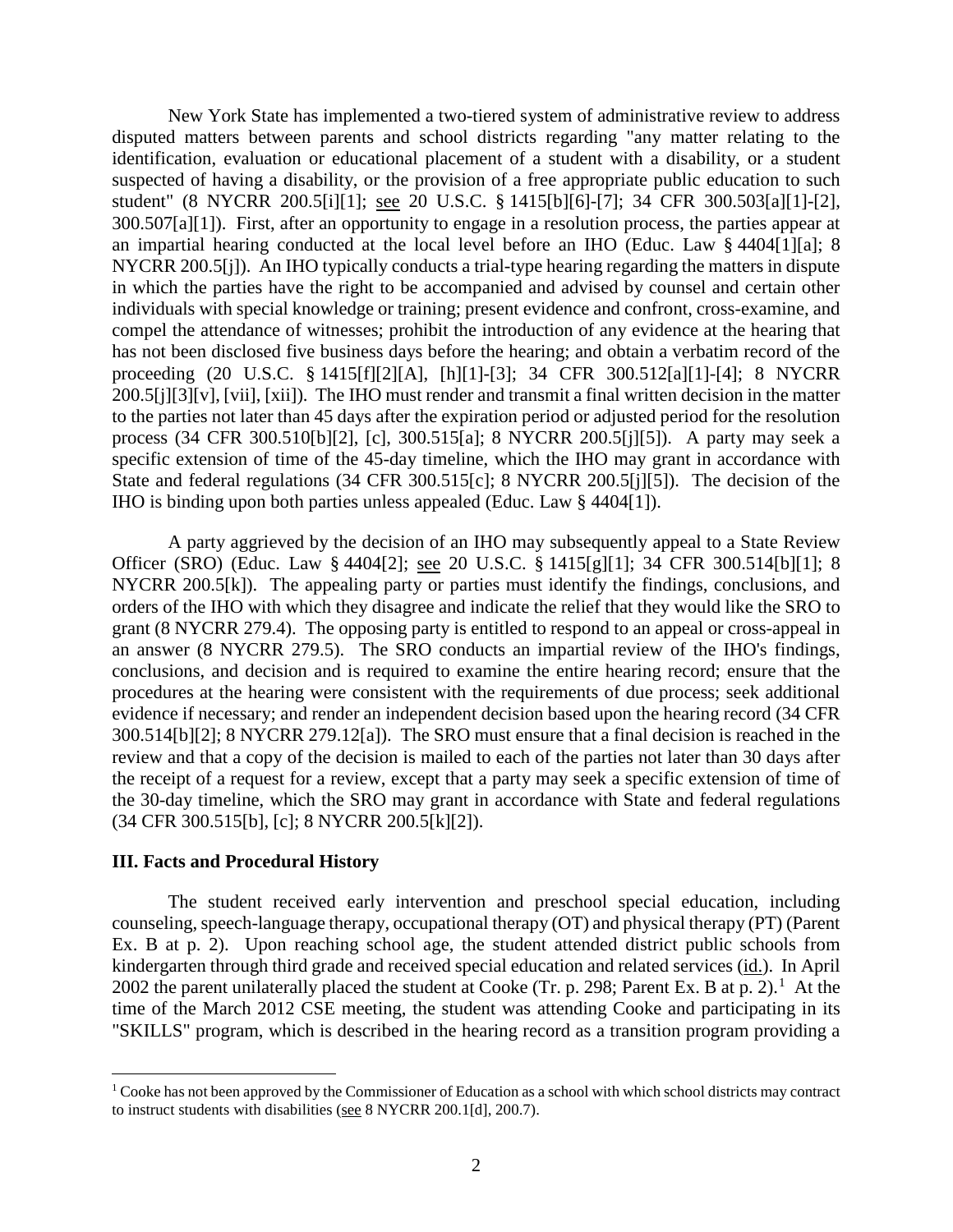blend of academics, vocational skills, adaptive skills, and leisure skills (Tr. p. 233; Dist. Ex. 3 at p. 1; Parent Ex. L at p. 4). <sup>2</sup>

On March 30, 2012, the CSE convened to conduct the student's annual review and to develop his IEP for the 2012-13 school year (Dist. Ex. 3). Finding the student eligible for special education as a student with autism, the March 2012 CSE recommended a 12-month program in a 12:1+1 special class placement in a specialized school and related services of two 45-minute sessions per week of speech-language therapy in a group (5:1); one 45-minute session per week of individual PT; two 45-minute sessions per week of counseling in a group (5:1); and one 45-minute session per week of individual counseling ( $\underline{id}$ , at. pp. 1, 14-16).<sup>3</sup> The IEP also indicated the student would participate in New York State alternate assessments due to his global delays and participate in adapted physical education (id. at p. 18).

On June 20, 2012, the parent signed an enrollment contract for the student's attendance at Cooke for the 2012-13 school year (Parent Ex. F). By letter dated June 21, 2012, the parent advised the district that since she had not received a proposed placement from the district for the student for the 2012-13 school year, she was unilaterally placing the student in a summer program and at Cooke in September 2012, and that she intended to seek public funding for both placements(Parent Ex. N). By letter of the same date, the district sent the parent a final notice of recommendation summarizing the special education and related services recommended in the March 2012 IEP and identifying the particular public school site to which the district assigned the student to attend for the 2012-13 school year (Dist. Ex. 7).

#### **A. Due Process Complaint Notice**

By due process complaint notice dated April 29, 2013, the parent requested an impartial hearing and alleged that the district failed to develop an appropriate IEP , provide an appropriate placement, or offer the student a FAPE for the 2012-13 school year (Dist. Ex. 1 at p. 1). Pertaining to the March 2012 CSE, the parent asserted that, "among other improprieties," the CSE did not include "an educational evaluator" (id. at p. 3).

Regarding the development of the March 2012 IEP, the parent alleged that the March 2012 CSE failed to use the student's most recent evaluations, did not conduct evaluations of the student during the "triennial period," relied heavily on informal assessments provided by Cooke to develop the student's March 2012 IEP instead of formal assessments, and failed to utilize information from the private evaluation provided by the parent when developing the student's IEP (Dist. Ex. 1 at pp. 1-2). Further, the parent alleged that the student's IEP failed to reference the student's diagnosis with an intellectual disability ( $\underline{\text{id}}$  at p. 2).<sup>4</sup> Next, the parent contended that the annual goals in the March 2012 IEP were not individualized to the student because the goals did not reference the

<sup>&</sup>lt;sup>2</sup> The district funded the student's tuition at Cooke for the 2006-07 school year pursuant to an unappealed 2006 IHO Decision (Parent Ex. M). The hearing record reflects that the district also funded the student's tuition at Cooke for the 2007-08 through 2011-12 school years pursuant to settlement agreements (Tr. pp. 169-170; Dist. Ex. 8 at p. 26).

<sup>&</sup>lt;sup>3</sup> The student's eligibility for special education programs and related services as a student with autism is not in dispute in this appeal (see 34 CFR 300.8[c][1]; 8 NYCRR 200.1[zz][1]).

<sup>4</sup> The due process complaint notice uses the term "mental retardation," which is no longer used in State regulations and has been replaced with the term "intellectual disability," which has the same definition (8 NYCRR 200.1[zz][7]).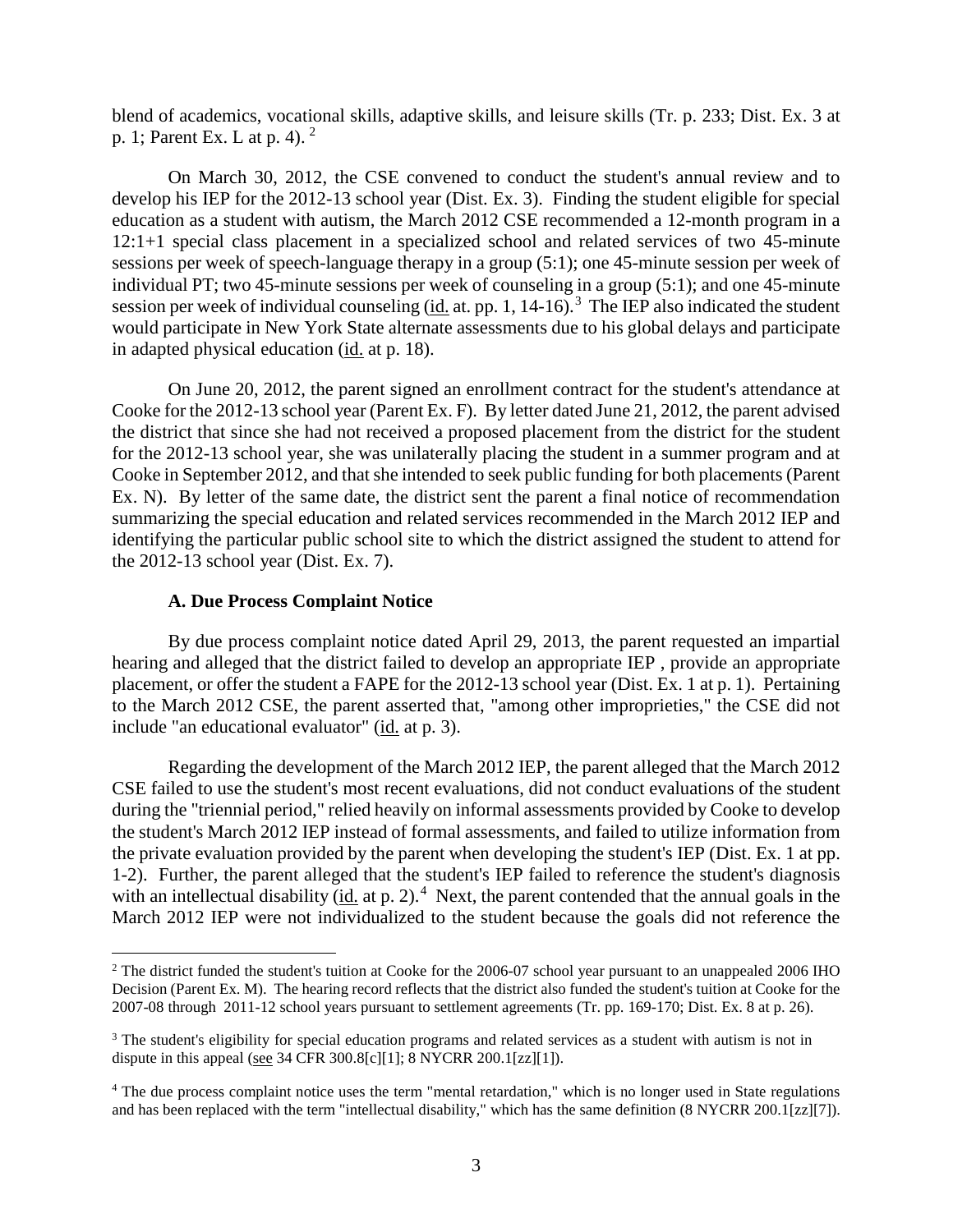student's current abilities, were not measurable, and failed to "tie [the student's] progress to any measurable standard" (id.). The parent additionally contended that the transition plan contained in the IEP was inadequate and inappropriate because it failed to include "a statement of the responsibilities of the school district," the needed activities to facilitate the student's movement from school to post-school activities, the student's post-secondary transition needs, or measurable transition goals (id.).

With respect to the recommended placement, the parent alleged that it was "unclear" why the 12:1+1 special class was appropriate for the student, considering that he was progressing in a class with a smaller student-to-teacher ratio in a setting that provided a greater amount of support (Dist. Ex. 1 at p. 2).<sup>5</sup> Relative to the assigned public school site, the parent alleged that she made several attempts to visit the school but she was unable to visit the proposed classroom due to the timing of the "official school tours" (id. at p. 1). However, the parent noted that the district had assigned the student to the same public school site the previous three years and stated her impression, based on past visits, that the assigned public school site was not appropriate for the student because "it was too low functioning" and the student's academic and social/emotional needs could not be met (id.). The parent further contended that based on available information, the school would not be able to meet the student's needs or offer the services recommended in the March 2012 IEP (id.).

The parent invoked the student's right to a pendency placement at Cooke, pursuant to unappealed IHO decisions (Dist. Ex. 1 at p. 3). As relief, the parent sought prospective funding for the costs of the student's tuition at Cooke for the 2012-13 school year and transportation costs(id.).

#### **B. Impartial Hearing Officer Decision**

The impartial hearing began on July 22, 2013 and concluded on September 25, 2013, after two days of proceedings (Tr. pp. 1-139, 222-408).<sup>6</sup> The IHO issued a decision dated November 6, 2013 (IHO Decision).<sup>7</sup>

Initially, the IHO found that this was not a unilateral placement case and the Burlington/Carter test for tuition reimbursement did not apply (IHO Decision at p. 5, 29-33). The IHO instead applied a "publicly-provided placement" theory, a "simpler 1-part inquiry into whether the district's effort to change the [student's] placement [was] successful" (id. at p. 5). Applying this theory, the IHO found that the student was placed by the district at Cooke when the district chose not to appeal an IHO Decision from 2006 directing the district to fund the student's placement at Cooke and, since the student remained at Cooke without interruption at district expense based on the unappealed IHO Decision and various settlement agreements, the district

<sup>&</sup>lt;sup>5</sup> The due process complaint notice incorrectly states that the March 2012 CSE recommended a 12:1+1 program in a "community" school (compare Dist. Ex. 1 at p. 2, with Dist. Ex. 3 at p. 20).

<sup>6</sup> On August 29, 2013, the parties held a conference to clarify the issues and schedule a hearing date (Tr. pp. 140- 221).

 $^7$  Although the IHO subsequently issued an "amended" decision dated November 13, 2013, containing additional analysis, I remind the IHO that his decisions, once issued, are final unless timely appealed to an SRO and that he may not amend them thereafter (20 U.S.C. § 1415[i][1][A]; 34 CFR 300.514[a]; 8 NYCRR 200.5[j][5][v]).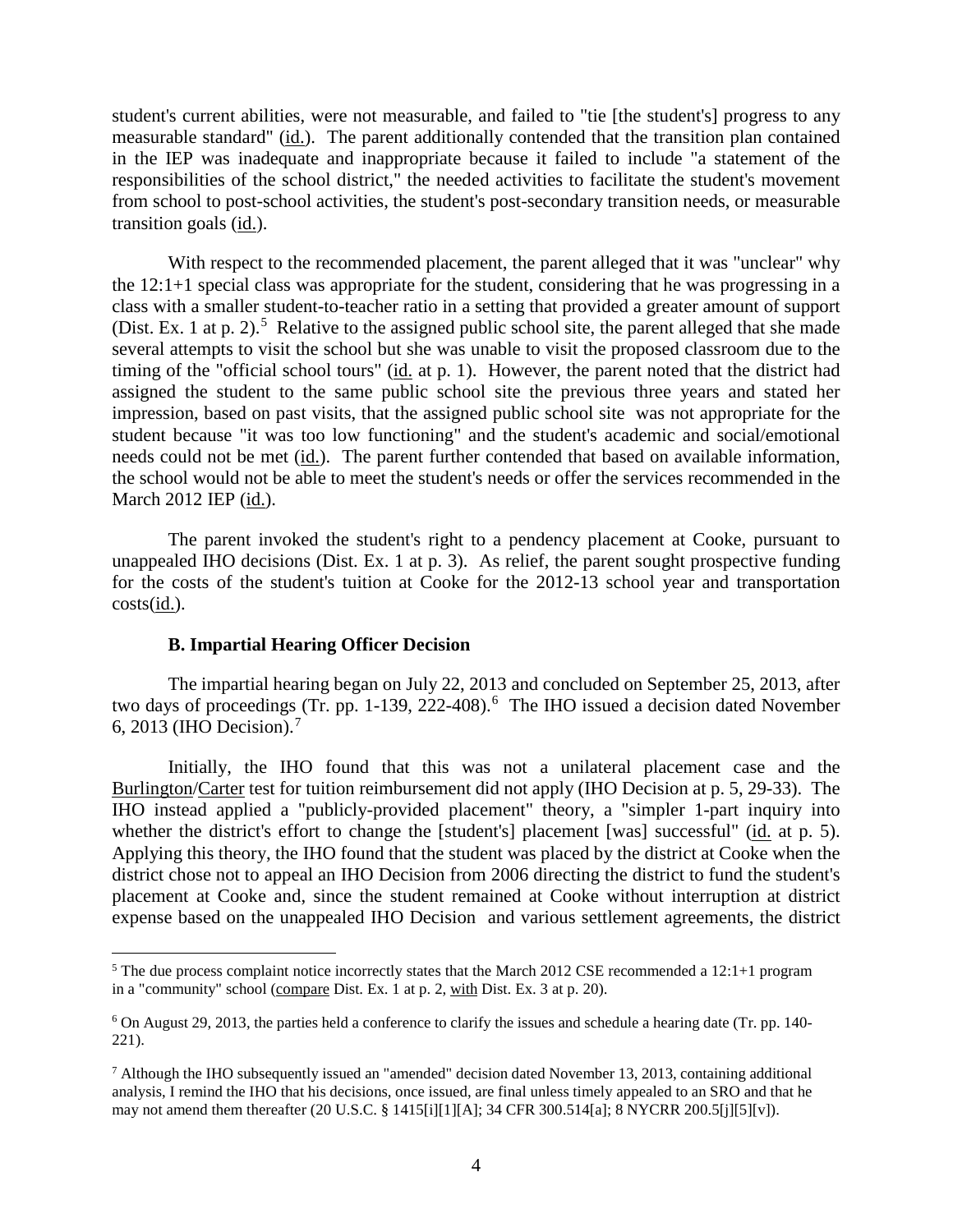did not change the student's placement away from Cooke and therefore Cooke was the student's publicly-provided placement "at the time the dispute about the district's 2012-13 recommendation arose" (id. at pp. 5-8, 11). Accordingly, the IHO found that the district was responsible for the costs of the student's tuition from the period between the beginning of the 2012-13 school year until the filing of the parent's due process complaint notice (id. at pp. 6-7, 11-29, 43). The IHO also ordered the district, if it had not already done so, to pay Cooke directly for the costs of the student's tuition for the period from the filing of the due process complaint notice until June 30, 2013, pursuant to pendency ( $\underline{\text{id}}$  at pp. 44-45).<sup>8</sup> The IHO also made equitable determinations, including that the district failed to provide the parent with reasonable notice of the proposed placement for the 2012-13 school year and that the parent provided timely notice of her intent to continue the student's placement at Cooke (id.at pp. 33-38).

Finally, the IHO made brief alternative findings regarding the merits of the case, determining that district failed to offer the student a FAPE because it did not evaluate the student as required by law, which lead to "confusion" about the student's needs (IHO Decision at pp. 39, 41-43).

#### **IV. Appeal for State-Level Review**

The district appeals, contending that the IHO exceeded the scope of his jurisdiction by sua sponte raising and addressing the issue of whether Cooke was the student's "publically provided placement." The district further contends that the IHO relied upon an incorrect legal standard in determining that the district was obligated to directly fund the student's tuition at Cooke from the beginning of the 2012-13 school year until the filing of the due process complaint notice.

The district also asserts that the IHO erred in finding that the district denied the student a FAPE by not evaluating the student and taking all available evaluative data into account because the March 2012 CSE considered sufficient evaluative materials, including evaluations, progress reports, and information from the parent, and the student's teachers. Additionally, the district asserts that the IHO improperly determined that there was confusion as to the student's classification because no one at the March 2012 CSE meeting disagreed with the student's autism classification and the IEP reflected the student's intellectual, academic, and social deficits. The district also contends that the IHO erred in finding that the district failed to provide the parent with reasonable notice of the student's placement because it informed the parent of the public school site to which it was assigning the student on June 21, 2012 which was in conformity with State and federal regulations.

Although not addressed by the IHO, the district contends that it did not deny the student a FAPE for reasons stated in the parent's due process complaint notice. In particular, the district asserts that the March 2012 IEP included sufficient goals and transition services for the student. The district further contends that the 12:1+1 special class program addressed the student's needs. With respect to the assigned public school site, the district argues that since the parent rejected the assigned public school site, and the student never attended the school, the parent's claims are

 <sup>8</sup> Neither party has appealed the IHO's finding that the district is responsible to pay Cooke directly for the costs of the student's tuition for this period pursuant to pendency. Accordingly, these determinations have become final and binding on the parties and will not be reviewed on appeal (34 CFR 300.514[a]; 8 NYCRR 200.5[j][5][v]; see M.Z. v. New York City Dep't of Educ., 2013 WL 1314992, at \*6-\*7, \*10 [S.D.N.Y. Mar. 21, 2013]).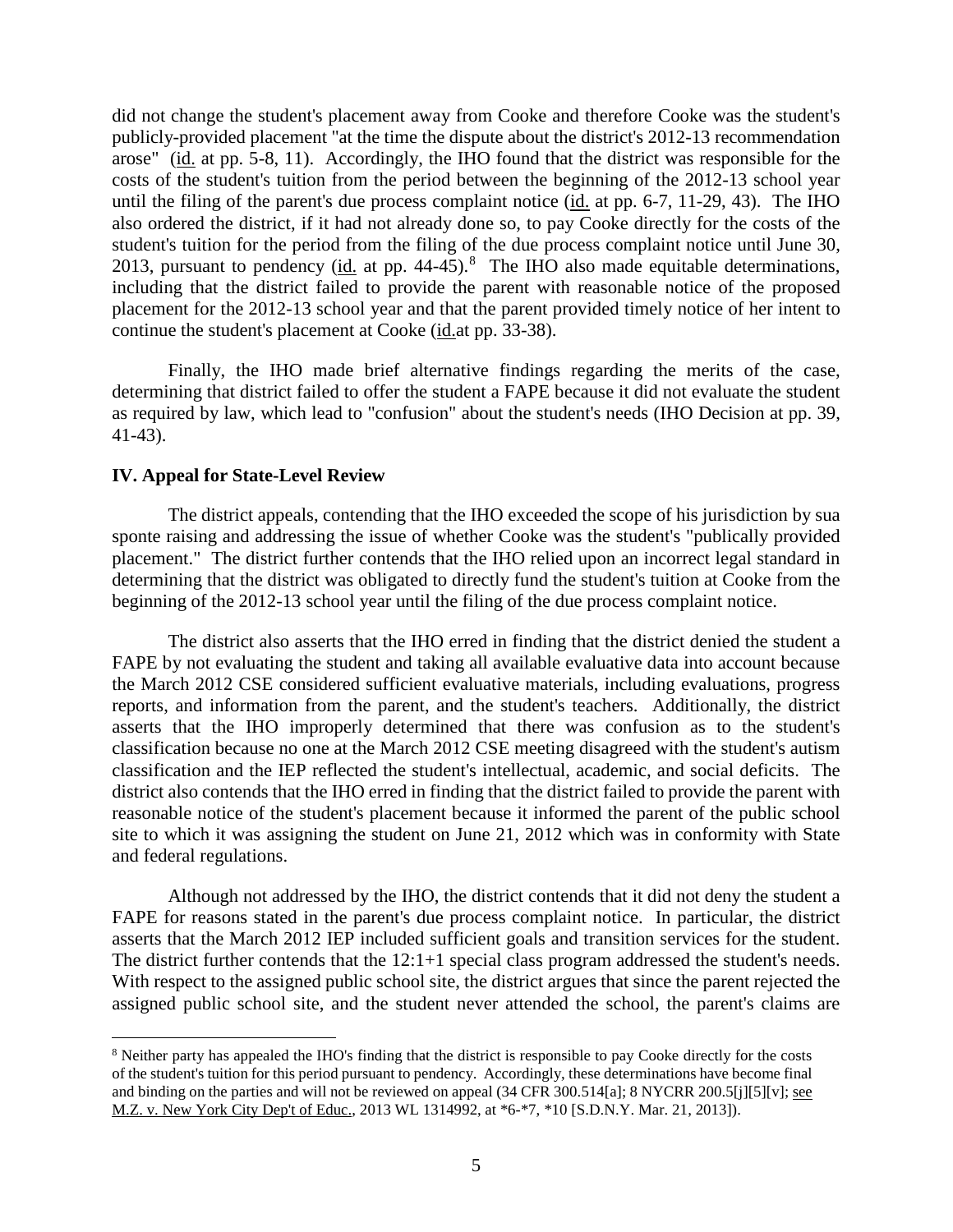speculative. In addition, the district contends that Cooke was not an appropriate unilateral placement and that equitable considerations do not favor the parent's request for relief because the parent did not inform the district about any perceived deficiencies with the March 2012 IEP when she informed the district that she was unilaterally placing the student at Cooke.

In an answer, the parent argues that the IHO correctly found that the district should pay for the student's tuition at Cooke from the beginning of the 2012-13 school year until the filing of the due process complaint notice because Cooke was the student's "current educational placement" for the 2012-13 school year. Since the parent and the district have agreed upon a district public school placement for the 2013-14 school year, the parent argues that this case is now "moot"; however, the parent alternatively asserts she is entitled to relief because the district failed to provide a FAPE for the student for the reasons stated in her due process complaint notice, Cooke was an appropriate placement for the student, and equitable considerations favor her request for relief. The parent also request that an SRO consider additional documentary evidence. In a reply, the district objects to the parent's request to submit additional documentary evidence for consideration by an SRO.

#### **V. Applicable Standards**

Two purposes of the IDEA (20 U.S.C. §§ 1400-1482) are (1) to ensure that students with disabilities have available to them a FAPE that emphasizes special education and related services designed to meet their unique needs and prepare them for further education, employment, and independent living; and (2) to ensure that the rights of students with disabilities and parents of such students are protected (20 U.S.C. § 1400[d][1][A]-[B]; see generally Forest Grove Sch. Dist. v. T.A., 557 U.S. 230, 239 [2009]; Bd. of Educ. v. Rowley, 458 U.S. 176, 206-07 [1982]).

A FAPE is offered to a student when (a) the board of education complies with the procedural requirements set forth in the IDEA, and (b) the IEP developed by its CSE through the IDEA's procedures is reasonably calculated to enable the student to receive educational benefits (Rowley, 458 U.S. at 206-07; R.E. v. New York City Dep't. of Educ., 694 F.3d 167, 189-90 [2d Cir. 2012]; M.H. v. New York City Dep't of Educ., 685 F.3d 217, 245 [2d Cir. 2012]; Cerra v. Pawling Cent. Sch. Dist., 427 F.3d 186, 192 [2d Cir. 2005]). "'[A]dequate compliance with the procedures prescribed would in most cases assure much if not all of what Congress wished in the way of substantive content in an IEP'" (Walczak v. Florida Union Free Sch. Dist., 142 F.3d 119, 129 [2d Cir. 1998], quoting Rowley, 458 U.S. at 206; see T.P. v. Mamaroneck Union Free Sch. Dist., 554 F.3d 247, 253 [2d Cir. 2009]). While the Second Circuit has emphasized that school districts must comply with the checklist of procedures for developing a student's IEP and indicated that "[m]ultiple procedural violations may cumulatively result in the denial of a FAPE even if the violations considered individually do not" (R.E., 694 F.3d at 190-91), the Court has also explained that not all procedural errors render an IEP legally inadequate under the IDEA (M.H., 685 F.3d at 245; A.C. v. Bd. of Educ., 553 F.3d 165, 172 [2d Cir. 2009]; Grim v. Rhinebeck Cent. Sch. Dist., 346 F.3d 377, 381 [2d Cir. 2003]; Perricelli v. Carmel Cent. Sch. Dist., 2007 WL 465211, at \*10 [S.D.N.Y. Feb. 9, 2007]). Under the IDEA, if procedural violations are alleged, an administrative officer may find that a student did not receive a FAPE only if the procedural inadequacies (a) impeded the student's right to a FAPE, (b) significantly impeded the parents' opportunity to participate in the decision-making process regarding the provision of a FAPE to the student, or (c) caused a deprivation of educational benefits (20 U.S.C. § 1415[f][3][E][ii]; 34 CFR 300.513[a][2]; 8 NYCRR 200.5[j][4][ii]; Winkelman v. Parma City Sch. Dist., 550 U.S. 516, 525-26 [2007]; R.E., 694 F.3d at 190; M.H., 685 F.3d at 245; A.H. v. Dep't of Educ., 394 Fed. App'x 718, 720, 2010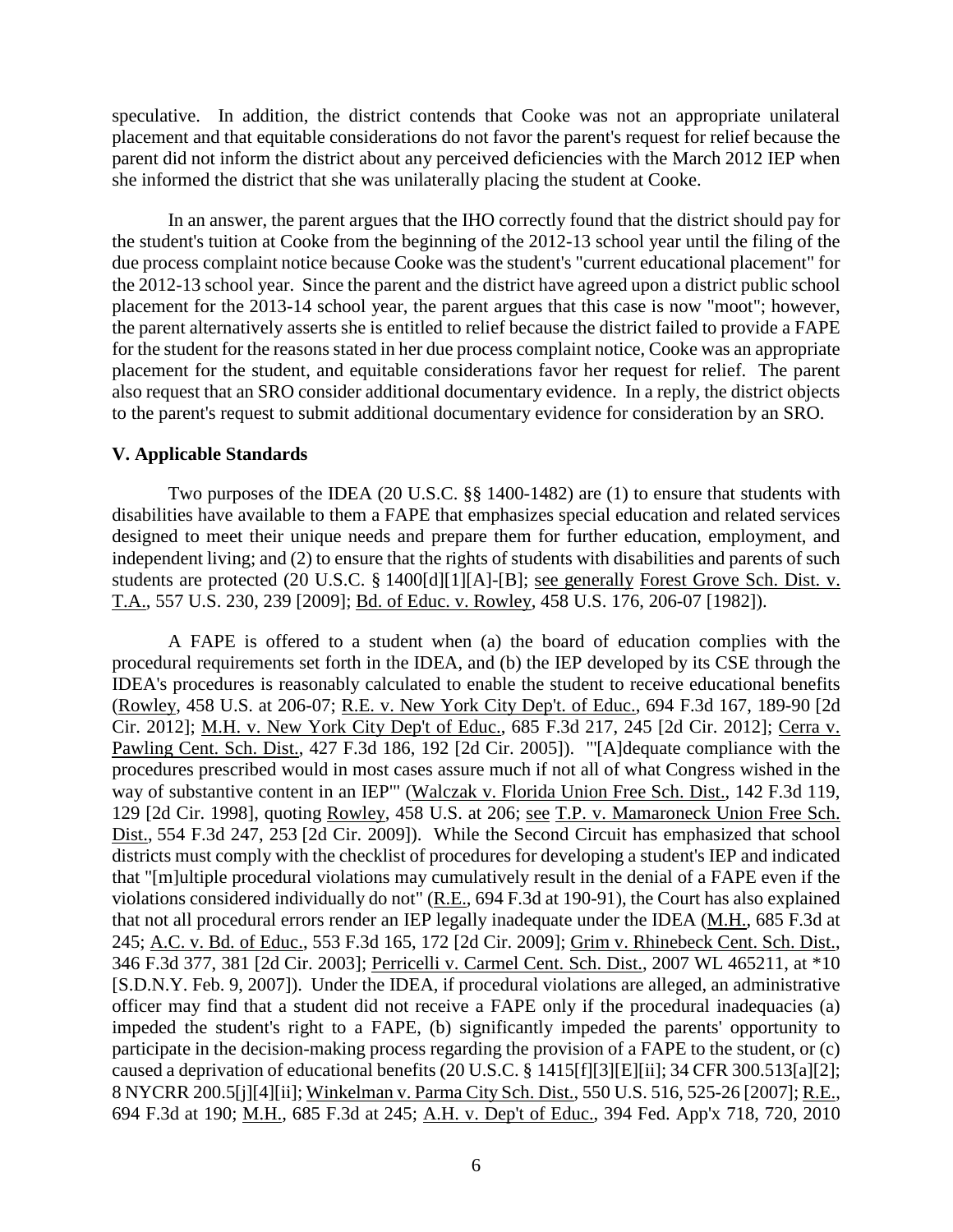WL 3242234 [2d Cir. Aug. 16, 2010]; E.H. v. Bd. of Educ., 2008 WL 3930028, at \*7 [N.D.N.Y. Aug. 21, 2008], aff'd, 361 Fed. App'x 156, 2009 WL 3326627 [2d Cir. Oct. 16, 2009]; Matrejek v. Brewster Cent. Sch. Dist., 471 F. Supp. 2d 415, 419 [S.D.N.Y. 2007], aff'd, 293 Fed. App'x 20, 2008 WL 3852180 [2d Cir. Aug. 19, 2008]).

The IDEA directs that, in general, an IHO's decision must be made on substantive grounds based on a determination of whether the student received a FAPE (20 U.S.C. § 1415[f][3][E][i]). A school district offers a FAPE "by providing personalized instruction with sufficient support services to permit the child to benefit educationally from that instruction" (Rowley, 458 U.S. at 203). However, the "IDEA does not itself articulate any specific level of educational benefits that must be provided through an IEP" (Walczak, 142 F.3d at 130; see Rowley, 458 U.S. at 189). The statute ensures an "appropriate" education, "not one that provides everything that might be thought desirable by loving parents" (Walczak, 142 F.3d at 132, quoting Tucker v. Bay Shore Union Free Sch. Dist., 873 F.2d 563, 567 [2d Cir. 1989] [citations omitted]; see Grim, 346 F.3d at 379). Additionally, school districts are not required to "maximize" the potential of students with disabilities (Rowley, 458 U.S. at 189, 199; Grim, 346 F.3d at 379; Walczak, 142 F.3d at 132). Nonetheless, a school district must provide "an IEP that is 'likely to produce progress, not regression,' and . . . affords the student with an opportunity greater than mere 'trivial advancement'" (Cerra, 427 F.3d at 195, quoting Walczak, 142 F.3d at 130 [citations omitted]; see T.P., 554 F.3d at 254; P. v. Newington Bd. of Educ., 546 F.3d 111, 118-19 [2d Cir. 2008]; Perricelli, 2007 WL 465211, at \*15). The IEP must be "reasonably calculated to provide some 'meaningful' benefit" (Mrs. B. v. Milford Bd. of Educ., 103 F.3d 1114, 1120 [2d Cir. 1997]; see Rowley, 458 U.S. at 192). The student's recommended program must also be provided in the least restrictive environment (LRE) (20 U.S.C. § 1412[a][5][A]; 34 CFR 300.114[a][2][i], 300.116[a][2]; 8 NYCRR 200.1[cc], 200.6[a][1]; see Newington, 546 F.3d at 114; Gagliardo v. Arlington Cent. Sch. Dist., 489 F.3d 105, 108 [2d Cir. 2007]; Walczak, 142 F.3d at 132; G.B. v. Tuxedo Union Free Sch. Dist., 751 F. Supp. 2d 552, 573-80 [S.D.N.Y. 2010], aff'd, 486 Fed. App'x 954, 2012 WL 4946429 [2d Cir. Oct. 18, 2012]; E.G. v. City Sch. Dist. of New Rochelle, 606 F. Supp. 2d 384, 388 [S.D.N.Y. 2009]; Patskin v. Bd. of Educ., 583 F. Supp. 2d 422, 428 [W.D.N.Y. 2008]).

An appropriate educational program begins with an IEP that includes a statement of the student's present levels of academic achievement and functional performance (see 34 CFR 300.320[a][1]; 8 NYCRR 200.4[d][2][i]; Tarlowe v. New York City Bd. of Educ., 2008 WL 2736027, at \*6 [S.D.N.Y. July 3, 2008] [noting that a CSE must consider, among other things, the "results of the initial evaluation or most recent evaluation" of the student, as well as the "'academic, developmental, and functional needs'" of the student]), establishes annual goals designed to meet the student's needs resulting from the student's disability and enable him or her to make progress in the general education curriculum (see 34 CFR 300.320[a][2][i], [2][i][A]; 8 NYCRR 200.4[d][2][iii]), and provides for the use of appropriate special education services (see 34 CFR 300.320[a][4]; 8 NYCRR 200.4[d][2][v]; see also Application of the Dep't of Educ., Appeal No. 07-018; Application of a Child with a Disability, Appeal No. 06-059; Application of the Dep't of Educ., Appeal No. 06-029; Application of a Child with a Disability, Appeal No. 04-046; Application of a Child with a Disability, Appeal No. 02-014; Application of a Child with a Disability, Appeal No. 01-095; Application of a Child Suspected of Having a Disability, Appeal No. 93-9).

A board of education may be required to reimburse parents for their expenditures for private educational services obtained for a student by his or her parents, if the services offered by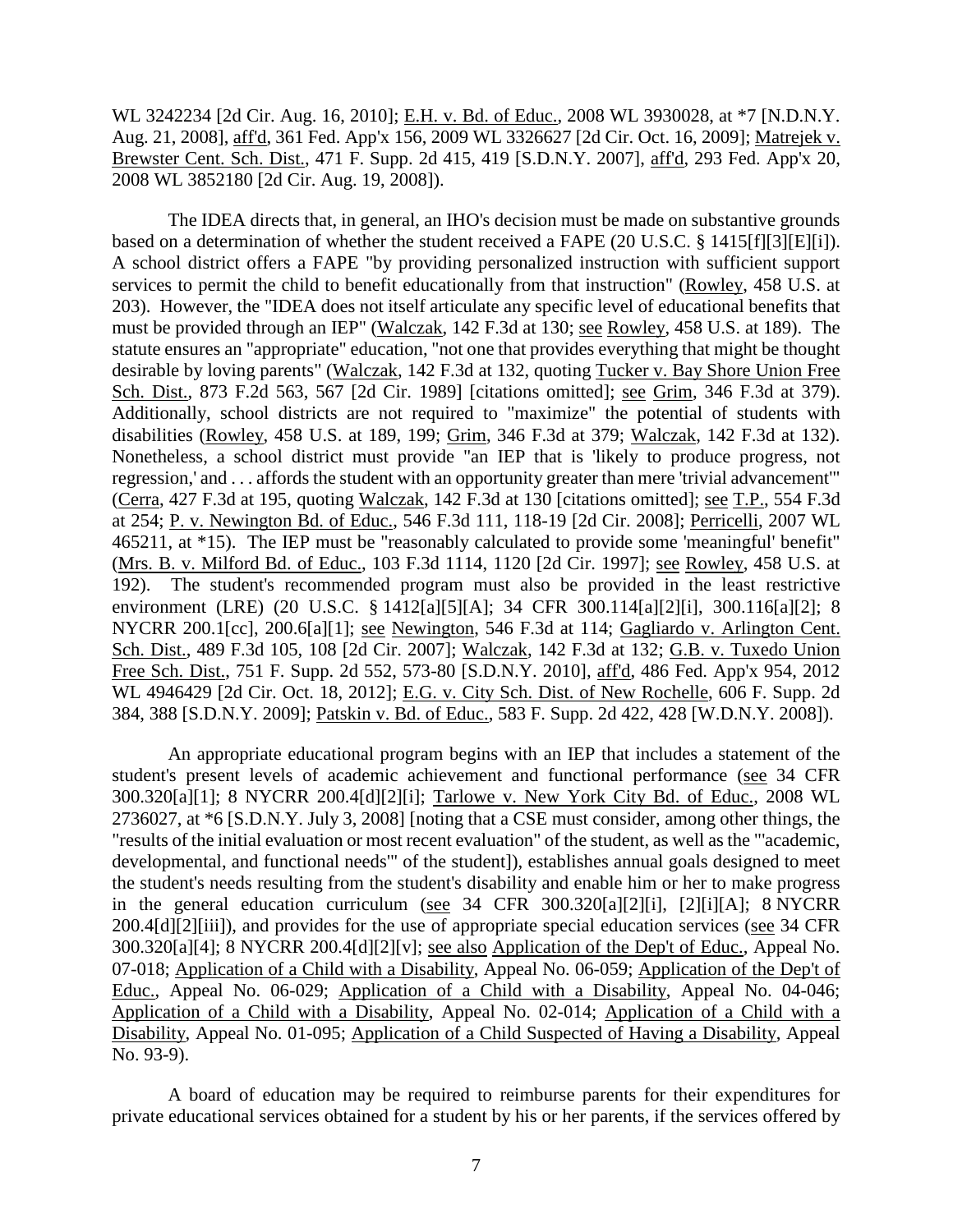the board of education were inadequate or inappropriate, the services selected by the parents were appropriate, and equitable considerations support the parents' claim (Florence County Sch. Dist. Four v. Carter, 510 U.S. 7 [1993]; Sch. Comm. of Burlington v. Dep't of Educ., 471 U.S. 359, 369- 70 [1985]; R.E., 694 F.3d at 184-85; T.P., 554 F.3d at 252). In Burlington, the Court found that Congress intended retroactive reimbursement to parents by school officials as an available remedy in a proper case under the IDEA (471 U.S. at 370-71; see Gagliardo, 489 F.3d at 111; Cerra, 427 F.3d at 192). "Reimbursement merely requires [a district] to belatedly pay expenses that it should have paid all along and would have borne in the first instance" had it offered the student a FAPE (Burlington, 471 U.S. at 370-71; see 20 U.S.C. § 1412[a][10][C][ii]; 34 CFR 300.148).

The burden of proof is on the school district during an impartial hearing, except that a parent seeking tuition reimbursement for a unilateral placement has the burden of proof regarding the appropriateness of such placement (Educ. Law § 4404[1][c]; see R.E., 694 F.3d at 184-85; M.P.G. v. New York City Dep't of Educ., 2010 WL 3398256, at \*7 [S.D.N.Y. Aug. 27, 2010]).

# **VI. Discussion**

# **A. Preliminary Matters**

# **1. Scope of Review**

Before reaching the merits in this case, a determination must be made regarding which claims are properly addressed on appeal. The parent now raises as a basis upon which to conclude that the district failed to offer the student a FAPE for the 2012-13 school year that the March 2012 CSE was not duly constituted because (1) it did not invite a representative of a relevant agency pertaining to transition planning; and (2) the special education teacher who participated in the March 2012 CSE meeting was not qualified.

A party requesting an impartial hearing may not raise issues at the impartial hearing that were not raised in its due process complaint notice unless the other party agrees (20 U.S.C. § 1415[f][3][B]; 34 CFR 300.508[d][3][i], 300.511[d]; 8 NYCRR 200.5[j][1][ii]), or the original due process complaint is amended prior to the impartial hearing per permission given by the IHO at least five days prior to the impartial hearing (20 U.S.C. § 1415[c][2][E][i][II]; 34 CFR 300.508[d][3][ii]; 8 NYCRR 200.5[i][7][i][b]; J.C.S. v Blind Brook-Rye Union Free Sch. Dist., 2013 WL 3975942, at \*8-\*9 [S.D.N.Y. Aug. 5,; S.M. v. Taconic Hills Cent. Sch. Dist., 2013 WL 773098, at \*4 [N.D.N.Y. Feb. 28, 2013], aff'd, 2014 WL 322294 [2d Cir. Jan. 30, 2014]; DiRocco v. Bd. of Educ., 2013 WL 25959, at \*23 [S.D.N.Y. Jan. 2, 2013]; B.P. v. New York City Dep't of Educ., 841 F. Supp. 2d 605, 611 [E.D.N.Y. 2012]; M.R. v. S. Orangetown Cent. Sch. Dist., 2011 WL 6307563, at \*12-\*13 [S.D.N.Y. Dec. 16, 2011]; C.F. v. New York City Dep't of Educ., 2011 WL 5130101, at \*12 [S.D.N.Y. Oct. 28, 2011]; C.D. v. Bedford Cent. Sch. Dist., 2011 WL 4914722, at \*13 [S.D.N.Y. Sept. 22, 2011]; R.B. v. Dep't of Educ., 2011 WL 4375694, at \*6-\*7 [S.D.N.Y. Sept. 16, 2011]; M.P.G., 2010 WL 3398256, at \*8; see K.L. v. New York City Dep't of Educ., 2013 WL 3814669, at \*3, \*6 [2d Cir. July 24, 2013]).

Upon review, I find that the parent's due process complaint notice cannot reasonably be read to include challenges to the composition of the March 2012 CSE for the failure to invite a representative of a relevant agency pertaining to transition planning or the qualifications of the special education teacher who participated in the CSE meeting (see Dist. Ex. 1). A further review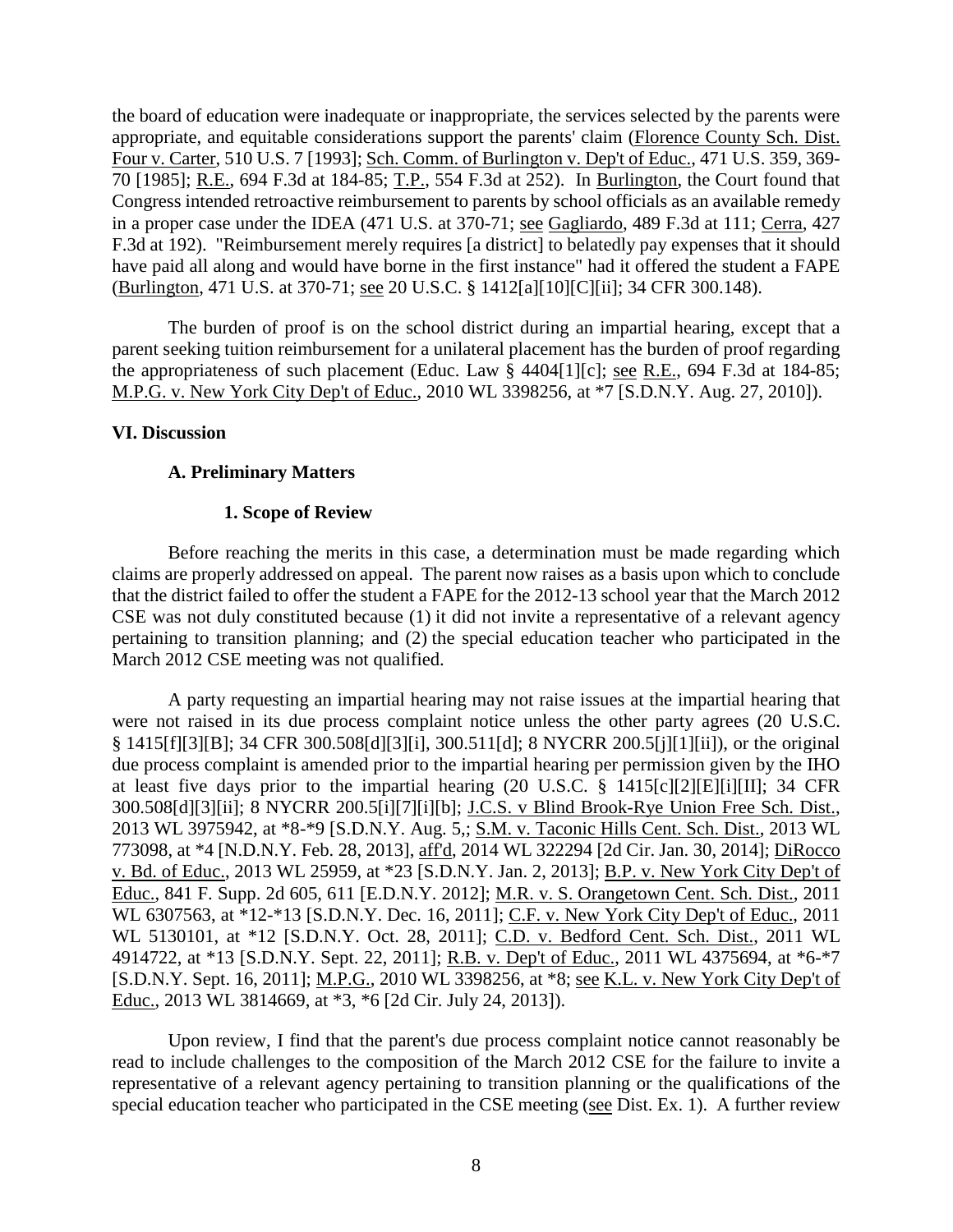of the hearing record shows that the district did not agree to an expansion of the issues in this case, nor did the parent attempt to amend the due process complaint notice to include these issues. Accordingly, the allegations in the parent's answer are outside the scope of review and will not be considered (see, e.g., M.P.G., 2010 WL 3398256, at \*8).<sup>9</sup>

# **2. Additional Evidence**

As noted above, the parent requests that an SRO consider additional documentary evidence annexed to her answer. Specifically, the parent requests the consideration of notes prepared by a Cooke representative relating her impressions of her visit to the assigned public school site in December 2012. Generally, documentary evidence not presented at a hearing may be considered in an appeal from an IHO's decision if such additional evidence could not have been offered at the time of the hearing and the evidence is necessary to enable the SRO to render a decision (see, e.g., Application of a Student with a Disability, Appeal No. 08-030; Application of the Dep't of Educ., Appeal No. 08-024; Application of a Student with a Disability, Appeal No. 08-003; see also L.K. v. Northeast Sch. Dist., 932 F. Supp. 2d 467, 488-89 [S.D.N.Y. 2013] [noting that an SRO is only required to admit additional evidence if necessary to render a decision]).

In the instant case, the Cooke representative who participated at the March 2012 CSE meeting prepared notes based on her observations of the assigned public school site (Ans. Ex. O). During the impartial hearing, the Cooke representative referred to her notes which were used by both attorneys when questioning the Cooke representative; however, the notes were never introduced into evidence by the parent (Tr. pp. 364-368). As this additional evidence was available at the time of the impartial hearing and not timely offered into evidence, I decline to accept the notes as additional documentary evidence. Additionally, as the notes were not based on the parent's observations of the school; but instead were based on the observations of a Cooke representative who visited the school for purposes unrelated to the student, it is not necessary in order to render a decision herein. In any event, the additional evidence is retrospective in that it post-dates the relevant CSE meeting and as such, the parent's request is denied.

# **3. Pendency/Applicable Legal Standard**

The IDEA and the New York State Education Law require that a student remain in his or her then current educational placement, unless the student's parents and the board of education otherwise agree, during the pendency of any proceedings relating to the identification, evaluation or placement of the student (20 U.S.C. § 1415[j]; Educ. Law §§ 4404[4], 4410[7][c]; 34 CFR 300.518[a]; 8 NYCRR 200.5[m]; 8 NYCRR 200.16[h][3][i]; see Student X v. New York City Dep't of Educ., 2008 WL 4890440, at \*20 [E.D.N.Y. Oct. 30, 2008]; Bd. of Educ. of Poughkeepsie

 <sup>9</sup> To the extent that the Second Circuit has held that issues not included in a due process complaint notice may be ruled on by an administrative hearing officer when the district "opens the door" to such issues with the purpose of defeating a claim that was raised in the due process complaint notice (M.H., 685 F.3d at 250-51; see D.B. v. New York City Dep't of Educ., 2013 WL 4437247, at \*6-\*7 [S.D.N.Y. Aug. 19, 2013]; N.K., 2013 WL 4436528, at \*5-\*7; A.M. v. New York City Dep't of Educ., 2013 WL 4056216, at \*9-\*10 [S.D.N.Y. Aug. 9, 2013]; J.C.S., 2013 WL 3975942, at \*9; B.M. v. New York City Dep't of Educ., 2013 WL 1972144, at \*5-\*6 [S.D.N.Y. May 14, 2013]), the additional issues raised in the petition were not initially elicited by the district at the impartial hearing and, therefore, the district did not "open the door" to this issue under the holding of <u>M.H. (see A.M.</u>, 2013 WL 4056216, at \*10-\*11; c.f., Y.S. v. New York City Dep't of Educ., 2013 WL 5722793, at \*6 [S.D.N.Y. Sept. 24, 2013]; P.G. v. New York City Dep't of Educ., 2013 WL 4055697, at \*14 [S.D.N.Y. July 22, 2013]).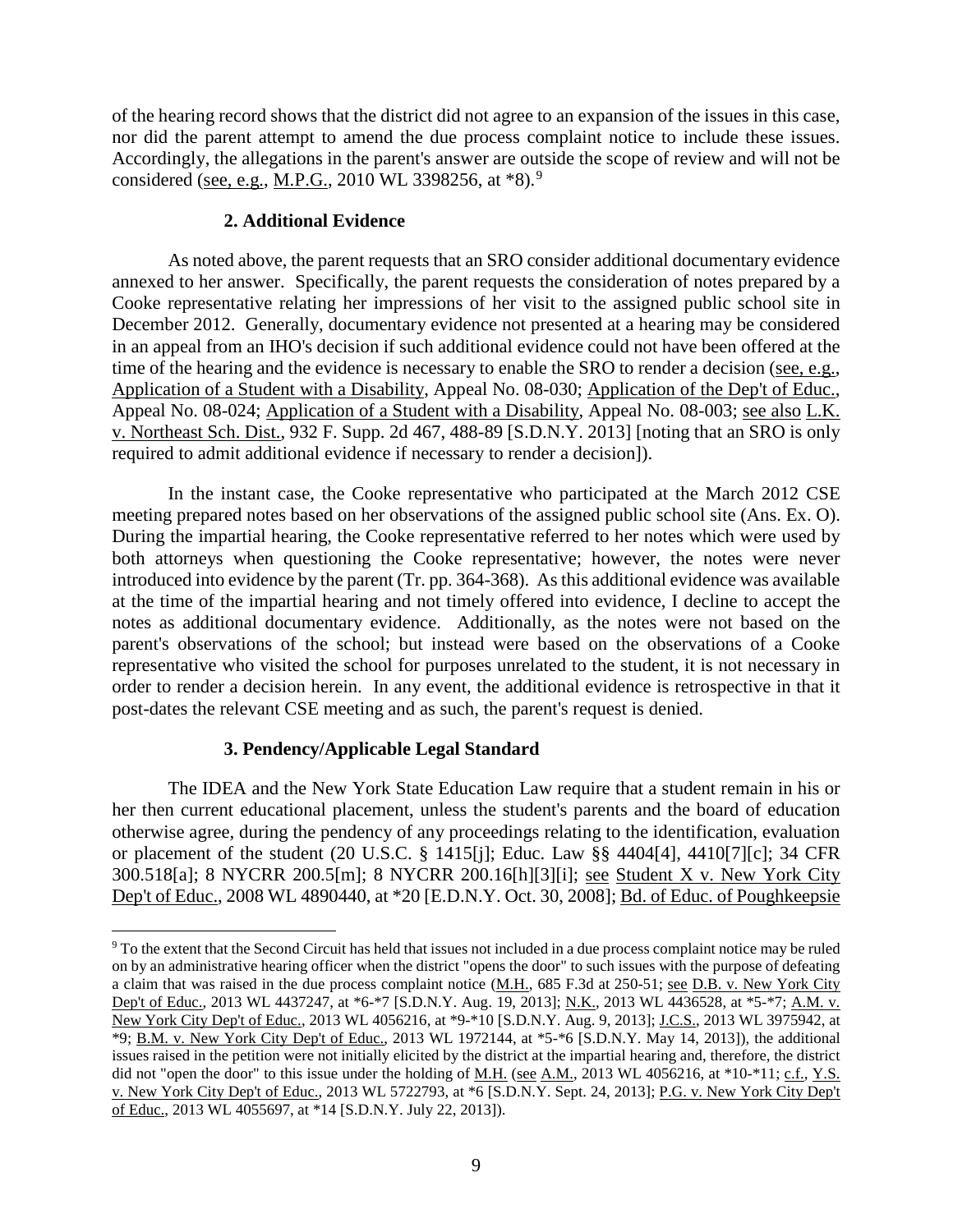City Sch. Dist. v. O'Shea, 353 F. Supp. 2d 449, 455-56 [S.D.N.Y. Jan. 18, 2005]). Pendency has the effect of an automatic injunction, and the party requesting it need not meet the requirements for injunctive relief (Zvi D. v. Ambach, 694 F.2d 904, 906 [2d Cir. 1982]; see Wagner v. Bd. of Educ., 335 F.3d 297, 301 [4th Cir. 2003]; Drinker v. Colonial Sch. Dist., 78 F.3d 859, 864 [3d Cir. 1996]). The purpose of the pendency provision is to provide stability and consistency in the education of a student with a disability and "strip schools of the unilateral authority they had traditionally employed to exclude disabled students . . . from school" (Honig v. Doe, 484 U.S. 305, 323 [1987] [emphasis in original]; Evans v. Bd. of Educ., 921 F. Supp. 1184, 1187 [S.D.N.Y. 1996]; Bd. of Educ. v. Ambach, 612 F. Supp. 230, 233 [E.D.N.Y. 1985]).

Under the IDEA, the pendency inquiry focuses on identifying the student's then current educational placement (Mackey v. Bd. of Educ., 386 F.3d 158, 163 [2d Cir. 2004]; Zvi D., 694 F.2d at 906). Although not defined by statute, the phrase "then current placement" has been found to mean the last agreed upon placement at the moment when the due process proceeding is commenced (Murphy v. Arlington Cent. Sch. Dist. Bd. of Educ., 86 F. Supp. 2d 354, 359 [S.D.N.Y. 2000], aff'd, 297 F.3d 195 [2d Cir. 2002]). The United States Department of Education has opined that a student's then current placement would "generally be taken to mean current special education and related services provided in accordance with a child's most recent [IEP]" (Letter to Baugh, 211 IDELR 481 [OSEP 1987]; see Susquenita Sch. Dist. v. Raelee, 96 F.3d 78, 83 [3d Cir. 1996]). However, if there is an agreement between the parties on placement during the proceedings, it need not be reduced to a new IEP and can supersede the prior unchallenged IEP as the then current placement (Evans, 921 F. Supp. at 1189 n.3; see Bd. of Educ. v. Schutz, 290 F.3d 476, 483-84 [2d Cir. 2002]; Murphy, 86 F. Supp. 2d at 366; see also Letter to Hampden, 49 IDELR 197 [OSEP 2007]). Moreover, a prior unappealed IHO's decision may establish a student's current educational placement for purposes of pendency (Student X, 2008 WL 4890440 at \*23; Letter to Hampden, 49 IDELR 197 [OSEP 2007]). Furthermore, if a "private school placement funded by the school district is the pendency placement, then the school district must continue to pay for that placement for the duration of the proceedings regardless of the final outcome of the dispute" (T.M. v. Cornwall Cent. Sch. Dist., 2012 WL 4069299, at \*4 [S.D.N.Y. Aug. 7, 2012]; see Zvi D., 694 F.2d at 906, 908; Vander Malle v. Ambach, 673 F.2d 49, 52 [2d Cir. 1982]; New York City Dep't of Educ. v. S.S., 2010 WL 983719, at \*1, \*6, \*8-\*9 [S.D.N.Y. Mar. 17, 2010]; Ambach, 612 F. Supp. at 233-34).

At the outset of this discussion, there is no dispute amongst the parties that the district has been required to fund the student's placement at Cooke since the filing of the parent's due process complaint notice as a result of its obligation to provide the student with his pendency (stay-put) placement (20 U.S.C. § 1415[j]; Educ. Law § 4404[4]; 34 CFR 300.518[a]; 8 NYCRR 200.5[m]; see Weaver v. Millbrook Cent. Sch. Dist., 812 F. Supp. 2d 514, 526-27 [S.D.N.Y. 2011]; J.G. v. Kiryas Joel Union Free Sch. Dist., 777 F. Supp. 2d 606, 643 [S.D.N.Y. 2011]; Child's Status During Proceedings, 47 Fed. Reg. 46710). The crux of the parties' dispute in this matter is which party is responsible for the cost of the student's tuition at Cooke from the beginning of the 2012- 13 school year until the filing of the parent's due process complaint notice. The IHO concluded that the district was responsible for such costs, based on a "publicly-provided placement" theory (IHO Decision at pp. 11-29). The IHO opined that if a parent rejects the district's recommendation, continues their child's enrollment in a "publicly-funded non-public school," and notifies the district of their intention to challenge the district's recommendation, "the district is responsible for continuing that non-public school placement until pendency vests" (id. at p. 6). The IHO explained that Cooke became the student's "publicly-provided placement" by virtue of an unappealed 2006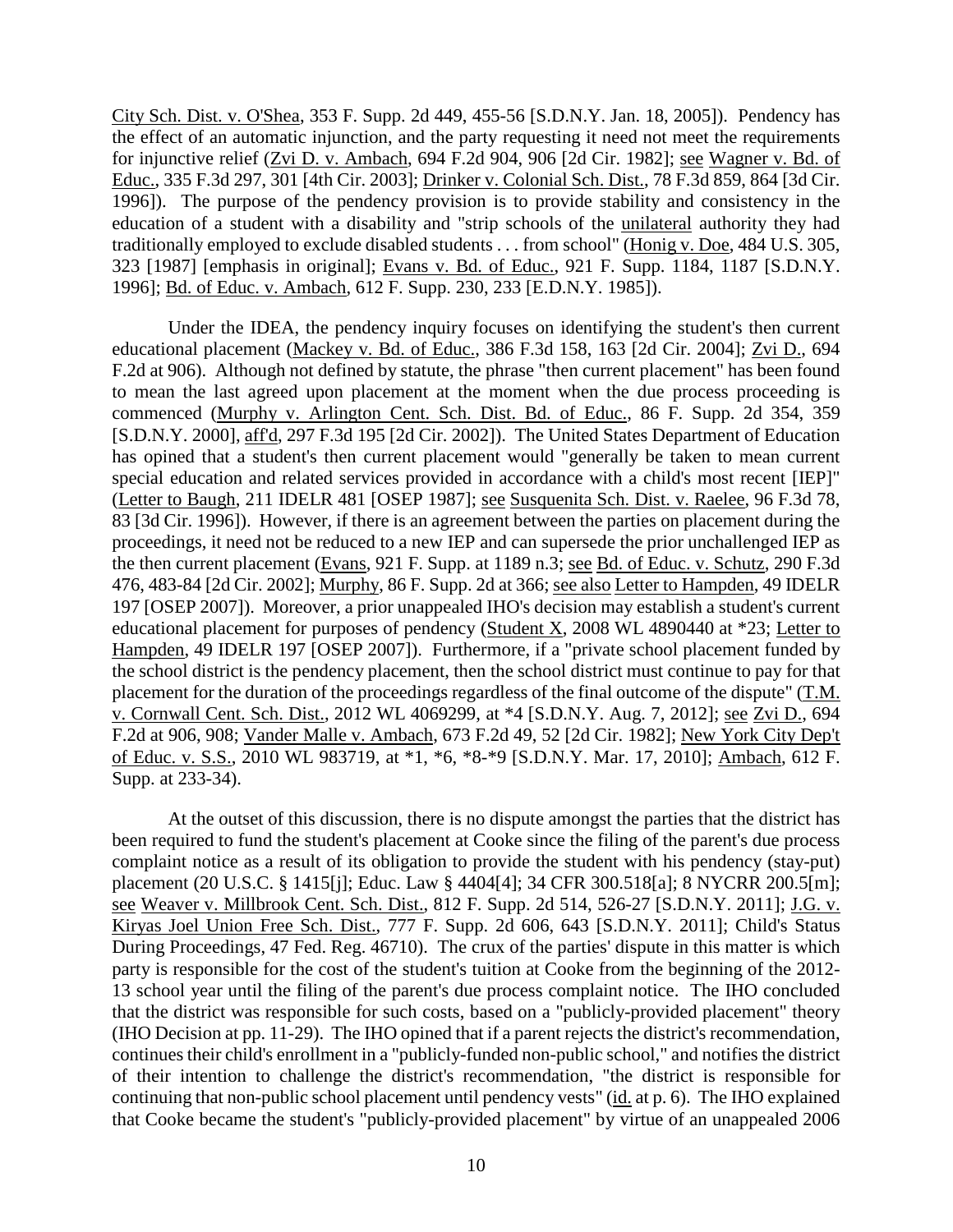IHO Decision which ordered the district to pay the student's tuition at Cooke (id. at p. 20). The IHO further indicated that since the parent rejected the district's recommendation and sought to continue the student in the "publicly-provided placement" (Cooke), the district was responsible for the cost of the student's tuition at Cooke for the entirety of the 2012-13 school year, not just from the date of the filing of the due process complaint forward during the pendency of the proceedings (id. at p. 6). The IHO explained, "placement pre-exists the pendency determination," and pendency is derived from a determination of a student's then-current placement (id. at p. 24). The IHO found that since the student remained at Cooke from the 2006-07 school year through the start of the 2012-13 school year, the student's placement could not be changed away from Cooke without a determination that the district had offered the student an appropriate program and placement, and therefore the district was responsible for the student's tuition at Cooke as the student's "publiclyprovided placement" for the period at issue (id. at pp. 20-29).

After reviewing the IHO's analysis, I concur with the district's contention that the IHO erred in determining that the district was responsible for the cost of the student's attendance at Cooke for the period from the beginning of the 2012-13 school year until the filing of the due process complaint notice. To the extent that the IHO was relied on pendency principles to decide that the district was responsible for the student's "publicly-provided placement" for that period, the law is clear that pendency does not apply upon an expression of disagreement by a parent but is triggered only upon the filing of the due process complaint (T.M., 2012 WL 4069299, at \*4 [the district is required to implement pendency "for the duration of the proceedings"]; Weaver, 812 F. Supp. 2d at 526-27 [finding that the "plain language of the statute . . . suggests that the provision only applies 'during the pendency of any proceedings,' and not . . . before such a proceeding has begun"]; Child's Status During Proceedings, 47 Fed. Reg. 46710 ["a child's right to remain in the current educational placement attaches when a due process complaint is filed"]). Moreover, as a student's pendency placement and an appropriate placement are two separate concepts, the IHO should have applied a Burlington/Carter tuition reimbursement analysis in determining which party was responsible for the cost of the student's tuition at Cooke for the period at issue (Mackey, 386 F.3d at 160 ["A claim for tuition reimbursement pursuant to the stay-put provision is evaluated independently from the evaluation of a claim for tuition reimbursement pursuant to the inadequacy of an IEP"]; see O'Shea, 353 F. Supp. 2d at 459 [finding that "pendency placement and appropriate placement are separate and distinct concepts"]; Student X, 2008 WL 4890440, at \*20). Although the IHO set forth the applicable legal authority for the Burlington/Carter tuition reimbursement analysis, he determined that the instant matter was not a unilateral placement case because the student was not "unilaterally moved" by the parent into Cooke, and therefore the appropriateness of Cooke need not be determined for the 2012-13 school year (IHO Decision at pp. 31-34). The IHO is mistaken in his analysis, and it was improper to find that a change in the student's thencurrent placement for purposes of pendency constituted a perpetual obligation of the district placement on a going forward basis regardless of whether an impartial hearing was requested (see Carmel Cent. Sch. Dist. v. V.P., 373 F. Supp. 2d 402, 414-15 [S.D.N.Y. 2005], aff'd, 2006 WL 2335140 [2d Cir. Aug. 9, 2006] [holding that parents must "put FAPE at issue" in each school year for which they seek tuition reimbursement by giving notice to the district]; Wood v. Kingston City Sch. Dist., 2010 WL 3907829 at \*7 [N.D.N.Y. Sept. 19, 2010] [noting that reenrollment at a private school versus initial unilateral placement does not extinguish analysis of the elements such as the notice requirement applicable in a Burlington/Carter case]; S.W. v. New York City Dep't of Educ., 646 F.Supp.2d 346, 366 [S.D.N.Y.2009]). The student was originally unilaterally placed at Cooke in April 2002 by the parent, who continued the student's unilateral placement by signing an enrollment contract for the student's attendance at Cooke for the 2012-13 school year, providing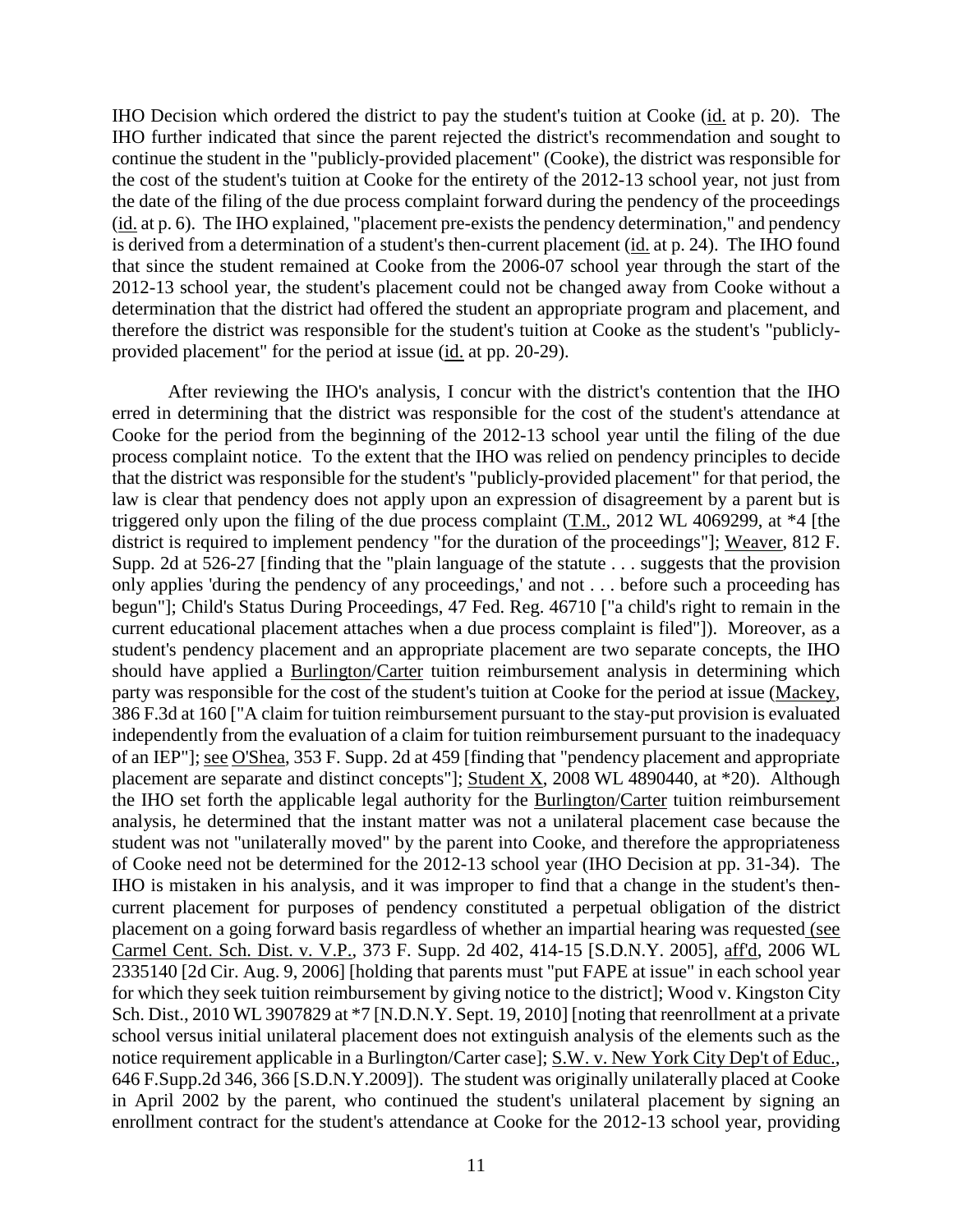notice to the district that she was placing the student at Cooke, and indicating her intention to seek public funding therefor (Parent Exs. F; N). The hearing record contains no indication that the district ever agreed to fund the student's unilateral placement other than for purposes of pendency or limited stipulations of settlement.

That there may have been several other due process proceedings regarding the student that have been commenced and then concluded through settlement and withdrawal since the 2006 unappealed IHO decision is of no moment. As stated by the Ninth Circuit, "[the stay-put provision] does not guarantee a child the right to remain in any particular institution once proceedings have concluded. Thus, the fact that dismissing an appeal as moot would remove a child from the protection of the stay-put provision cannot in and of itself create a live controversy, as the stay-put order will lapse however the litigation concludes Marcus I. v. Dep't of Educ., 434 Fed.Appx. 600, 602 [9th Cir. 2011][emphasis added]). Thus, the parent was required to commence file a due process complaint before the student was enrolled at Cooke for in September 2012 school year if they wished to take advantage of a pendency entitlement from September 2012 to April 2013, and neither the IHO nor the parent can rely on 20 U.S.C. 1415(j) to recover tuition costs at Cooke at a time when there was no pending proceeding. Accordingly, the IHO erred by not applying the elements of a traditional Burlington/Carter analysis to the merits of the parent's due process complaint notice (see Burlington, 471 U.S. at 370; Carter, 510 U.S. at 15-16; see also Gagliardo, 489 F.3d at 111-12; Frank G. v. Bd. of Educ., 459 F.3d 356, 363-64 [2d Cir. 2006]); Cerra,427 F.3d at 192; M.C. v. Voluntown, 226 F.3d 60, 68 [2d Cir. 2000]; 20 U.S.C. 1412 § [a][10][C][ii]).

#### **B. March 2012 IEP**

#### **1. Sufficiency of Evaluative Information and Present Levels of Performance**

Turning to the merits of the appeal, the first issue to address is the parent's allegation that the district failed to conduct sufficient evaluations and adequately consider private evaluations. A district must conduct an evaluation of a student where the educational or related services needs of a student warrant a reevaluation or if the student's parent or teacher requests a reevaluation (34 CFR 300.303[a]; 8 NYCRR 200.4[b][4]); however, a district need not conduct a reevaluation more frequently than once per year unless the parent and the district otherwise agree and at least once every three years unless the district and the parent agree in writing that such a reevaluation is unnecessary (8 NYCRR 200.4[b][4]; see 34 CFR 300.303[b]). A CSE may direct that additional evaluations or assessments be conducted in order to appropriately assess the student in all areas related to the suspected disabilities (8 NYCRR 200.4[b][3]). Any evaluation of a student with a disability must use a variety of assessment tools and strategies to gather relevant functional, developmental, and academic information about the student, including information provided by the parent, that may assist in determining, among other things the content of the student's IEP (20 U.S.C. § 1414[b][2][A]; 34 CFR 300.304[b][1]; see Letter to Clarke, 48 IDELR 77 [OSEP 2007]). In particular, a district must rely on technically sound instruments that may assess the relative contribution of cognitive and behavioral factors, in addition to physical or developmental factors (20 U.S.C. § 1414[b][2][C]; 34 CFR 300.304[b][3]; 8 NYCRR 200.4[b][6][x]). A district must ensure that a student is appropriately assessed in all areas related to the suspected disability, including, where appropriate, social and emotional status (20 U.S.C. § 1414[b][3][B]; 34 CFR 300.304[c][4]; 8 NYCRR 200.4[b][6][vii]). An evaluation of a student must be sufficiently comprehensive to identify all of the student's special education and related services needs, whether or not commonly linked to the disability category in which the student has been classified (34 CFR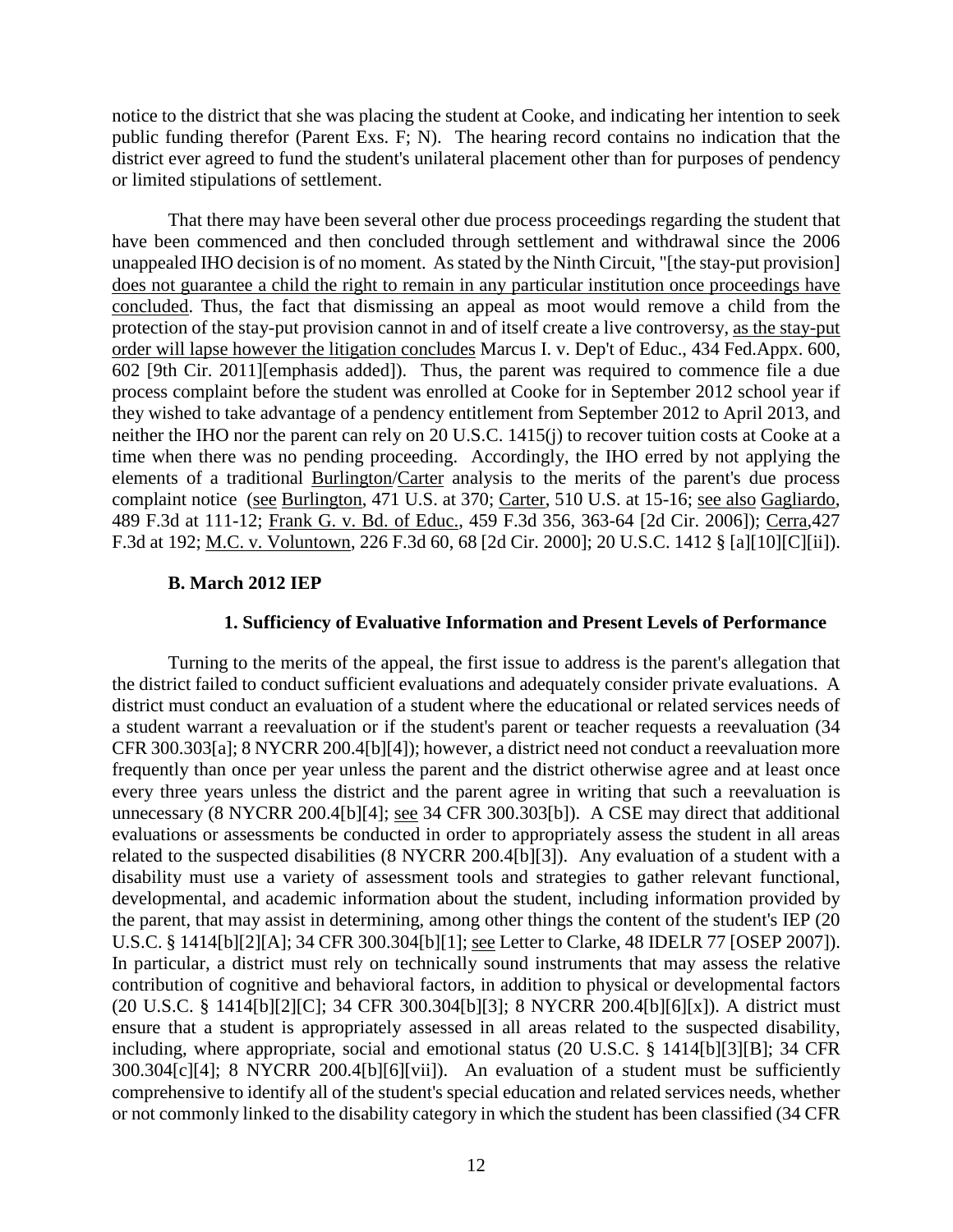#### 300.304[c][6]; 8 NYCRR 200.4[b][6][ix]).

Among the elements of an IEP is a statement of a student's academic achievement and functional performance and how the student's disability affects his or her progress in relation to the general education curriculum (20 U.S.C. § 1414[d][1][A][i][I]; 34 CFR 300.320[a][1]; 8 NYCRR 200.4[d][2][i]; see 8 NYCRR 200.1[ww][3][i]). In developing the recommendations for a student's IEP, the CSE must consider the results of the initial or most recent evaluation; the student's strengths; the concerns of the parents for enhancing the education of their child; the academic, developmental and functional needs of the student, including, as appropriate, the student's performance on any general State or district-wide assessments as well as any special factors as set forth in federal and State regulations (34 CFR 300.324[a]; 8 NYCRR 200.4[d][2]).<sup>10</sup> However, neither the IDEA nor State law requires a CSE to "'consider all potentially relevant evaluations'" of a student in the development of an IEP or to consider "'every single item of data available'" about the student in the development of an IEP (T.G. v. New York City Dep't of Educ., 2013 WL 5178300, at \* 18-\*19 [S.D.N.Y. Sept. 16, 2013], citing M.Z. v. New York City Dep't of Educ., 2013 WL 1314992, at \*8 [S.D.N.Y. Mar. 21, 2013]; see F.B. v. New York City Dep't of Educ., 923 F. Supp. 2d 570, 582 [S.D.N.Y. 2013]). In addition, while the CSE is required to consider recent evaluative data in developing an IEP, so long as the IEP accurately reflects the student's needs the IDEA does not require the CSE to exhaustively describe the student's needs by incorporating into the IEP every detail of the evaluative information available to it (20 U.S.C. § 1414[d][3][A]; see M.Z., 2013 WL 1314992, at \*9; D.B. v. New York City Dep't of Educ., 2011 WL 4916435, at \*8 [S.D.N.Y. Oct. 12, 2011]).

The district special education teacher testified that according to the student's file, the last evaluation for the student conducted by the district occurred in 2005 (Tr. p. 72). Although the parent is correct that the district failed to follow the proper procedures to reevaluate the student under the IDEA and State regulations, the hearing record does not support the conclusion that the district's failure in this regard constituted the denial of a FAPE to the student. For an IHO or SRO to find that the district's failure to comply with its procedural obligations under the IDEA constituted the denial of a FAPE, the procedural misstep must either have (a) impeded the student's right to a FAPE, (b) significantly impeded the parents' opportunity to participate in the decisionmaking process regarding the provision of a FAPE to the student, or (c) caused a deprivation of educational benefits (20 U.S.C. § 1415[f][3][E][ii]; 34 CFR 300.513[a][2]; 8 NYCRR 200.5[j][4][ii]). To the extent that the lack of formal testing constituted a procedural violation of the IDEA, in this instance—because the district had other current evaluative data available to adequately assess the student as described below—the district's failure to comply with its obligations under the IDEA did not impede the student's right to a FAPE, significantly impede the parents' opportunity to participate in the decision-making process, or cause a deprivation of educational benefits (id.).

The hearing record demonstrates that the participants of the March 2012 CSE meeting included the parent, a district special education teacher, a school psychologist, who also served as the district representative, an additional parent member, a Cooke representative/consulting teacher, and the student's math teacher at Cooke (Dist. Ex. 3 at p. 22). Next, the hearing record

<sup>&</sup>lt;sup>10</sup> Although federal and State regulations require that an IEP report the student's present levels of academic achievement and functional performance, those regulations do not mandate or specify a particular source from which that information must come (see 34 CFR 300.324[a]; 8 NYCRR 200.4[d][2]).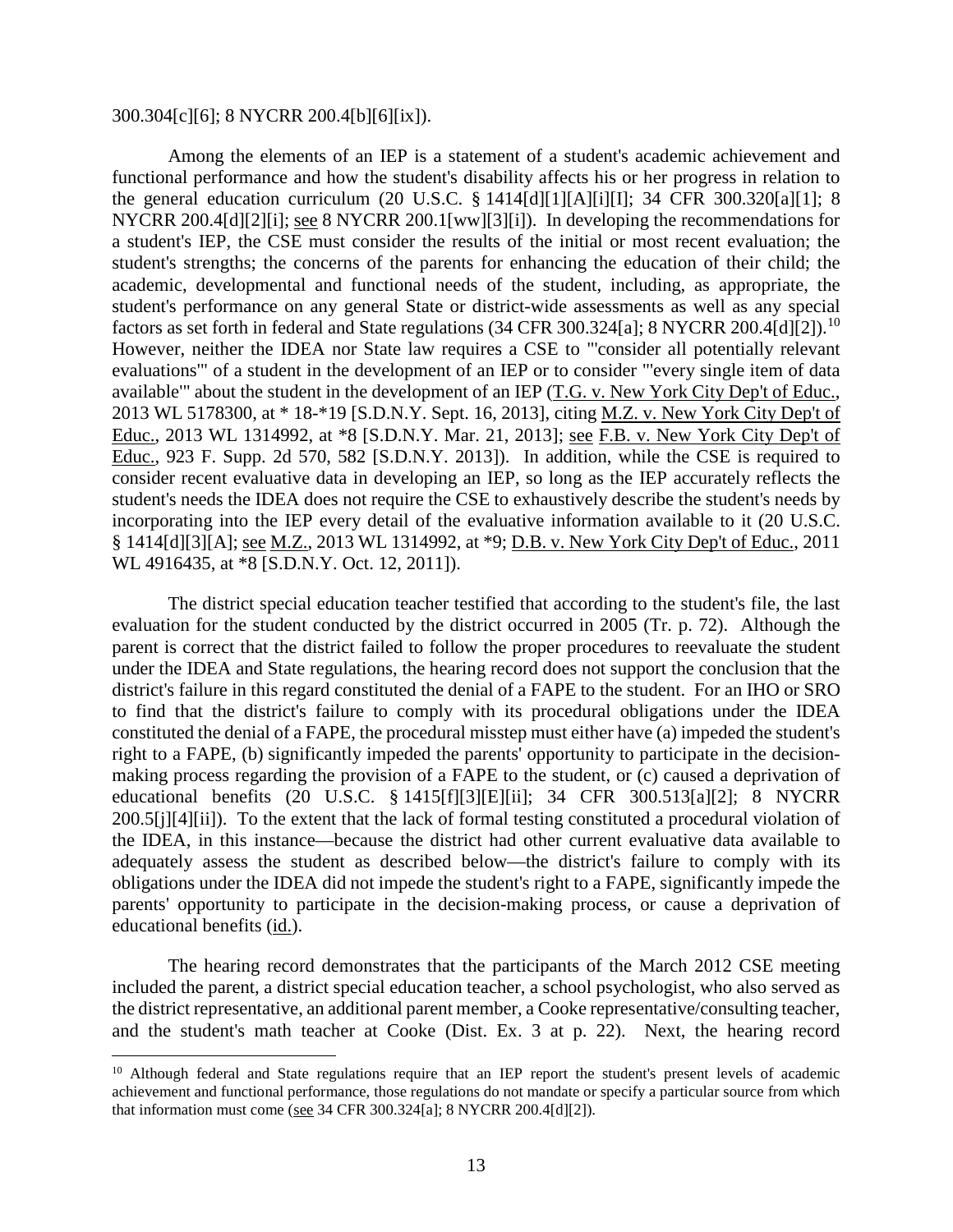demonstrates that the March 2012 CSE relied upon multiple sources of evaluative information to develop the student's March 2012 IEP, including a March 2012 progress report prepared by the student's teachers at Cooke as well as input from the Cooke staff participating at the CSE meeting (Tr. pp. 17-19, 33-35, 39, 106; Parent Ex. H). The CSE also reviewed the student's IEP for the 2011-12 school year, which the district special education teacher testified documented the student's disability classification and provided information regarding the student's social, intellectual, and academic deficits, as well as goals that reflected his instructional needs (Tr. pp. 29-31).<sup>11</sup> Additionally, the district special education teacher, who participated in the March 2012 CSE meeting, testified that much of the information regarding the student's daily functioning was supplied by the student's teachers at Cooke, emphasizing, "what better information resources can we ask? These are the people that work with this child every day" (Tr. p. 32).

With respect to the parent's contention that the March 2012 CSE failed to consider private evaluations provided by the parent, a CSE must consider privately-obtained evaluations, provided that such evaluations meet the district's criteria, in any decision made with respect to the provision of a FAPE to a student (34 CFR 300.502[c]; 8 NYCRR 200.5[g][1][vi]). However, "consideration" does not require substantive discussion, that every member of the CSE read the document, or that the CSE accord the private evaluation any particular weight (T.S. v. Bd. of Educ., 10 F.3d 87, 89- 90 [2d Cir. 1993]; G.D. v. Westmoreland Sch. Dist., 930 F.2d 942, 947 [1st Cir. 1991]; see Michael P. v. Dep't of Educ., 656 F.3d 1057, 1066 n.9 [9th Cir. 2011]; K.E. v. Indep. Sch. Dist. No. 15, 647 F.3d 795, 805-06 [8th Cir. 2011]; Evans v. Dist. No. 17, 841 F.2d 824, 830 [8th Cir. 1988]; James D. v. Bd. of Educ., 642 F. Supp. 2d 804, 818 [N.D. Ill. 2009]). Moreover, the IDEA "does not require an IEP to adopt the particular recommendation of an expert; it only requires that recommendation be considered in developing the IEP" (J.C.S. v. Blind Brook-Rye Union Free Sch. Dist., 2013 WL 3975942, at \*11 [E.D.N.Y. Aug. 5, 2013]; Watson v. Kingston City Sch. Dist., 325 F. Supp. 2d 141, 145 [N.D.N.Y. 2004] [holding that a CSE's recommendation is not necessarily rendered inappropriate by "[t]he mere fact that a separately hired expert has recommended different programming"], aff'd, 142 Fed. App'x 9, 2005 WL 1791553 [2d Cir. July 25, 2005]; see T.G. v. New York City Dep't of Educ., 2013 WL 5178300, at \*18 [S.D.N.Y. Sept. 16, 2013]; E.S. v. Katonah-Lewisboro Sch. Dist., 742 F. Supp. 2d 417, 436 [S.D.N.Y. 2010]). In the instant case, the parent testified that she shared the private evaluations for the student with the CSE during the March 2012 CSE meeting (Tr. pg. 278). Although the district special education teacher could not verify that the privately-obtained evaluations were reviewed during the CSE meeting, she explained that per standard procedures, had they been provided to the district, she and other district staff would have reviewed and discussed them during the meeting (Tr. pp. 23- 28; Parent Exs. A; B; C). Furthermore, the record shows that aspects of the information presented in the privately-obtained January 2010 psychosocial, October 2010 neuropsychological, and February 2010 psychological evaluation reports were reflected in the March 2012 IEP (Dist. Ex. 3 at pp. 1-3; Parent Exs. A at pp. 2-3; B at pp. 2, 8-9, 11).<sup>12</sup> Under these circumstances, the district considered the parent's private evaluation reports to the extent required by law, although perhaps not to the extent that the parents would have preferred (see CLK v. Arlington Sch. Dist., 2013 WL 6818376, at \*10 [S.D.N.Y. Dec. 23, 2013] [a CSE is not required to follow all of the

<sup>&</sup>lt;sup>11</sup> The 2011-12 IEP was not included in the hearing record.

 $12$  It is not possible to ascertain whether the private evaluations served as the primary source of information for the IEP. Nonetheless, entries in the IEP that are consistent with the findings of the private evaluators are highlighted as such.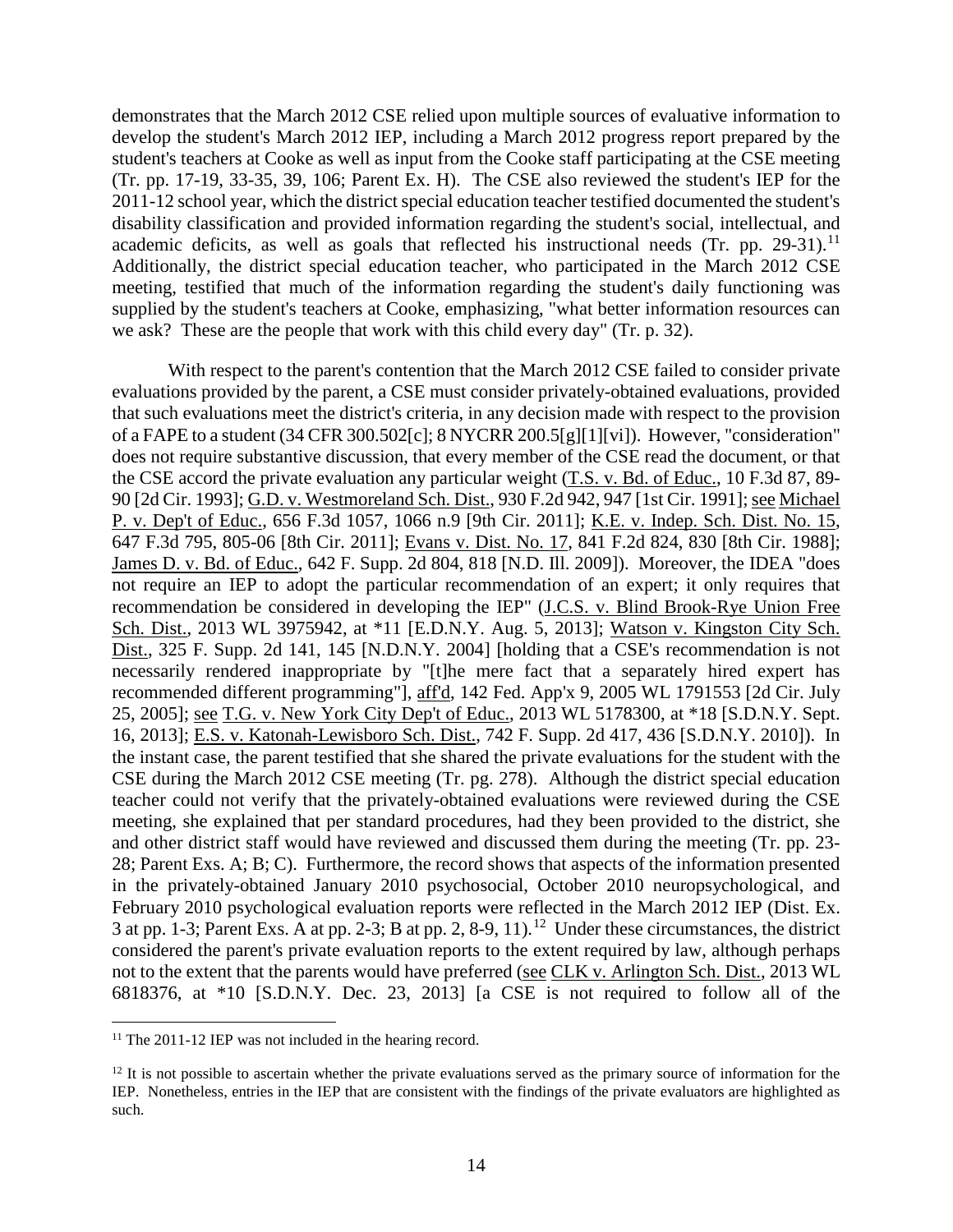recommendations contained in a private evaluation]; T.G., 2013 WL 5178300, at \*18-\*19 [CSE considered privately obtained evaluative report even though it was not discussed at CSE meeting]).

In addition, a review of the hearing record reveals that based upon the evaluative information available to the March 2012 CSE, the present levels of performance included results of the student's performance on standardized achievement tests, descriptions of the student's motivation for learning, as well as his daily work habits and management needs (Dist. Exs. 3 at pp. 1-3; Parent Ex. J). The March 2012 IEP also provided information regarding the student's peer interactions and his ability to advocate for himself when presented with tasks he perceived as too easy or too difficult (Dist. Ex. 3 at pp. 1-2; Parent Ex. J at p. 1). The March 2012 IEP indicated the student was better able to function independently "within routines," which the author of the October 2010 neuropsychological evaluation report recommended and which was also noted in a document prepared by Cooke for purpose of facilitating the CSE's discussion (Dist. Ex. 3 at p. 1; Parent Exs. B at p. 12; J at p. 1).

The March 2012 IEP delineated the student's performance on a variety of Cooke administered individual and group standardized assessments (Dist. Exs. 3 at p. 1; 4 at pp. 1-2; Parent Exs. J at p. 1; L at p. 1). Specifically, the IEP indicated that in February 2012, the student had earned a total grade equivalent score (GE) of 2.8 (i.e., eighth month of second grade) on a group-administered reading assessment, with a 2.4 GE on tasks assessing vocabulary, and a 3.0 GE in the area of comprehension (Dist. Exs. 3 at p. 1; 4 at p. 2; Parent Ex. L at p. 1). The present levels of performance also reported that the student's performance on a reading inventory administered in September 2011, indicated he was able to read text written at the late second/early third grade independently and that his "instructional level" appeared to be at the fourth grade level and his "frustration level" at the fifth grade level (Dist. Ex. 3 at p. 1; Parent Ex. L at p. 1).

Consistent with the evaluative information before the March 2012 CSE, the IEP also included a description of the student's daily interactions with and around text, such as his willingness "to adjust his thinking following questions and verbal prompting," and how he benefited from the use "graphic organizers and modeling to support higher thinking" (Dist. Exs. 3 at p. 1; 4 at p. 2). The March 2012 IEP noted the student's preference for reading nonfiction text about music and sports, and indicated that although the student was able to use the library as a resource, he still required assistance in choosing books with manageable text difficulty (Tr. pp. 125-26; Dist. Exs. 3 at p. 1; 4 at p. 2; 5 at p. 3; Parent Ex. L at p. 1).

In addition, consistent with the evaluative information before the March 2012 CSE, when describing the student's writing skills, the IEP included an explanation of his need for specific supports and strategies, such as use of the "writing process" to help him organize his ideas (Dist. Exs. 3 at p. 2; 4 at p. 2; 5 at p. 4). The student's pragmatic language skill development was described in terms of daily functioning, including the student's continued challenges to maintain eye contact and interactions with others, and his need to build his use and interpretation of nonverbal cues (Dist. Exs. 3 at p. 2; 4 at p. 4; Parent Ex. L at p. 2).

The student's performance on a two math assessments administered three months apart was also reported; in November 2011, he earned a 2.0 GE on an individually administered math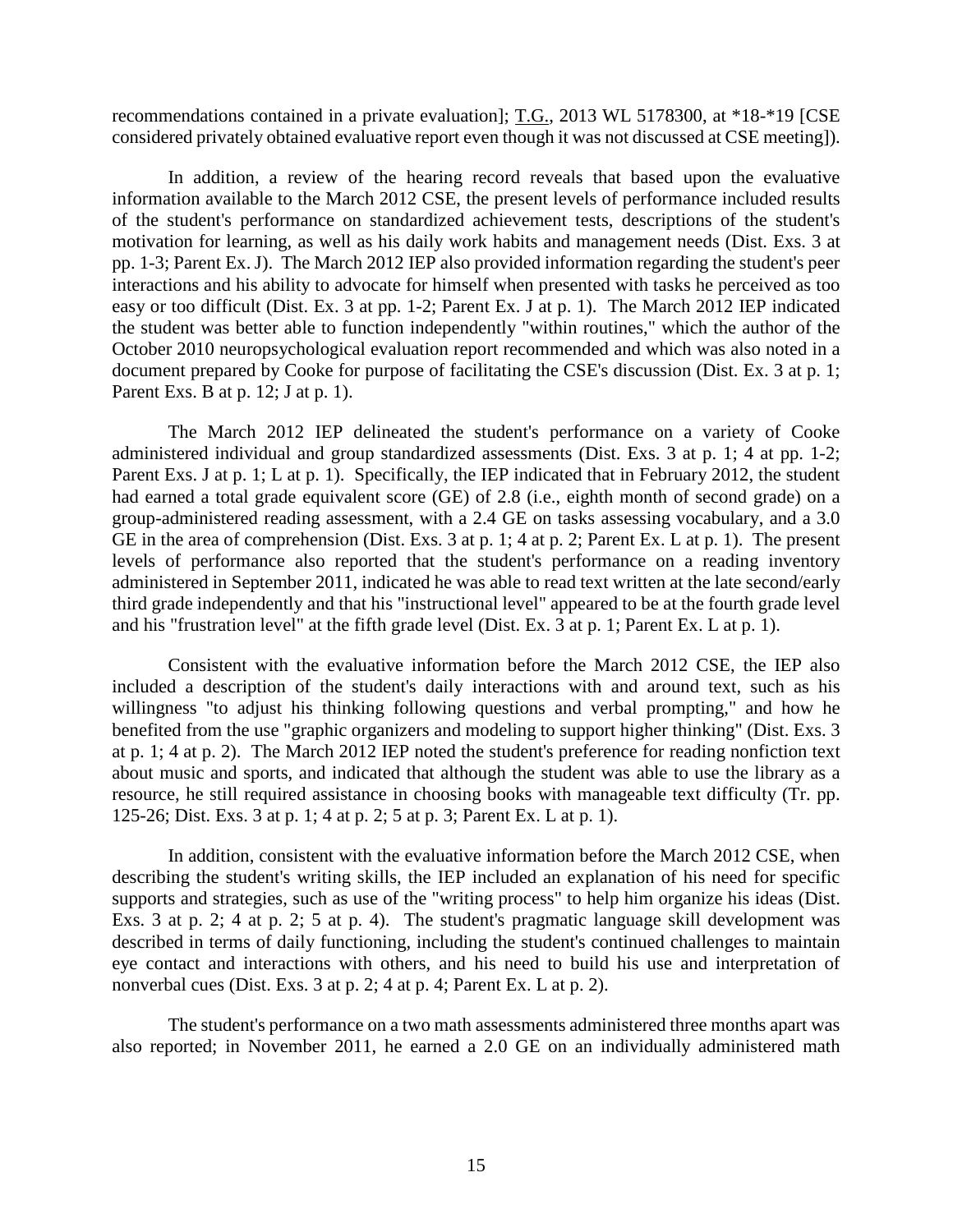assessment (Dist. Exs. 3 at p. 1; 4 at p. 1; Parent Exs. J at p. 1; L at p. 1).<sup>13</sup> The March 2012 IEP also denoted the student's performance on a group-administered math assessment completed in February 2012, on which the student earned a 2.8 GE (id.). The present levels of performance provided a brief description of the student's math skills to complement the grade equivalent scores mentioned previously, including his ability to solve addition and subtraction problems and his emerging understanding of division and tell time on an analog clock with support (Dist. Exs. 3 at p. 1; 4 at p. 1; Parent Exs. B at p. 10; J at p. 1; L at p. 1). The March 2012 IEP also described the student's challenges related to "real world" application of math skills, such as identifying coins and making change (Dist. Exs. at p. 2; 4 at p. 1; 5 at p. 5; Parent Exs. B at p. 10; J at p. 2).

Within the social development portion of the present levels of performance, the student was described as being friendly, happy to help his peers, and "able to advocate for himself in the classroom" (Dist. Exs. 3 at p. 2; 4 at p. 1; 5 at pp. 9, 12; Parent Ex. J at p. 1). It was also noted that on occasion, the student experienced "difficulty understanding and reflecting on another's feelings," an observation that mirrored a depiction in the neuropsychological evaluation report (Dist. Exs. 3 at p. 2; 4 at p. 4; Parent Ex. B at p. 8).

The student's physical development was described in the March 2012 IEP, as well as a variety of motor skills upon which he was currently working to strengthen and improve, some of which were referenced in the psychosocial and neuropsychological evaluation reports (Dist. Ex. 3 at p. 2; Parent Exs. A at pp. 2-3; B at p. 2). That is, among others, the IEP denoted the student's challenges with balance and hand coordination/fine-motor skills, as described by the authors of the psychosocial and neuropsychological evaluation reports (Dist. Ex. 3 at p. 2; Parent Exs. A at p. 3; B at pp. 5, 11). Based upon the student's physical development, the March 2012 IEP indicated the student required the continuation of physical therapy services (Dist. Exs. 3 at p. 3; 4 at p. 5; Parent Ex. L at p. 3).

The student's management needs, as outlined in the March 2012 IEP, include instructional strategies to enhance student functioning, such as the provision of instruction in "multiple modalities," modified materials, and verbal and visual prompts (Dist. Exs. 3 at pp. 2-3, 9; 4 at pp. 1, 3-4; 5 at p. 7; Parent Exs. B at p. 12; J at p. 2). The IEP also documented that the student's needs necessitated a small, structured classroom environment (Dist. Exs. 3 at pp. 3, 10, 18; 5 at p. 11; Parent Ex. B at p. 11).

Based on the foregoing, the hearing record shows that the March 2012 CSE had before it sufficient evaluative information to develop an appropriate IEP for the student. Although the district did not comply with the procedural requirements for conducting a triennial evaluation, the evidence above supports the conclusion that such a procedural violation did not result in a denial of a FAPE to the student (see R.B., 2013 WL 5438605, at \*9-\*10). It should also be noted that a district is not required to conduct its own evaluations in developing an IEP and recommending an appropriate program, but may rely on appropriate privately obtained evaluations (M.H. v. The New York City Dep't of Educ., 2011 WL 609880 at \*9-10 [S.D.N.Y. Feb. 16, 2011]). The district may also rely on information obtained from the student's private school personnel, including sufficiently comprehensive progress reports, in formulating the IEP (see G.W. v. Rye City Sch.

<sup>&</sup>lt;sup>13</sup> The IEP indicates the score on the individual assessment was earned on a Math test, but described it as an "informal" reading assessment," which appears to be a clerical error as the results of the informal reading assessment were reported earlier in the same section (Dist. Ex. 3 at p. 1).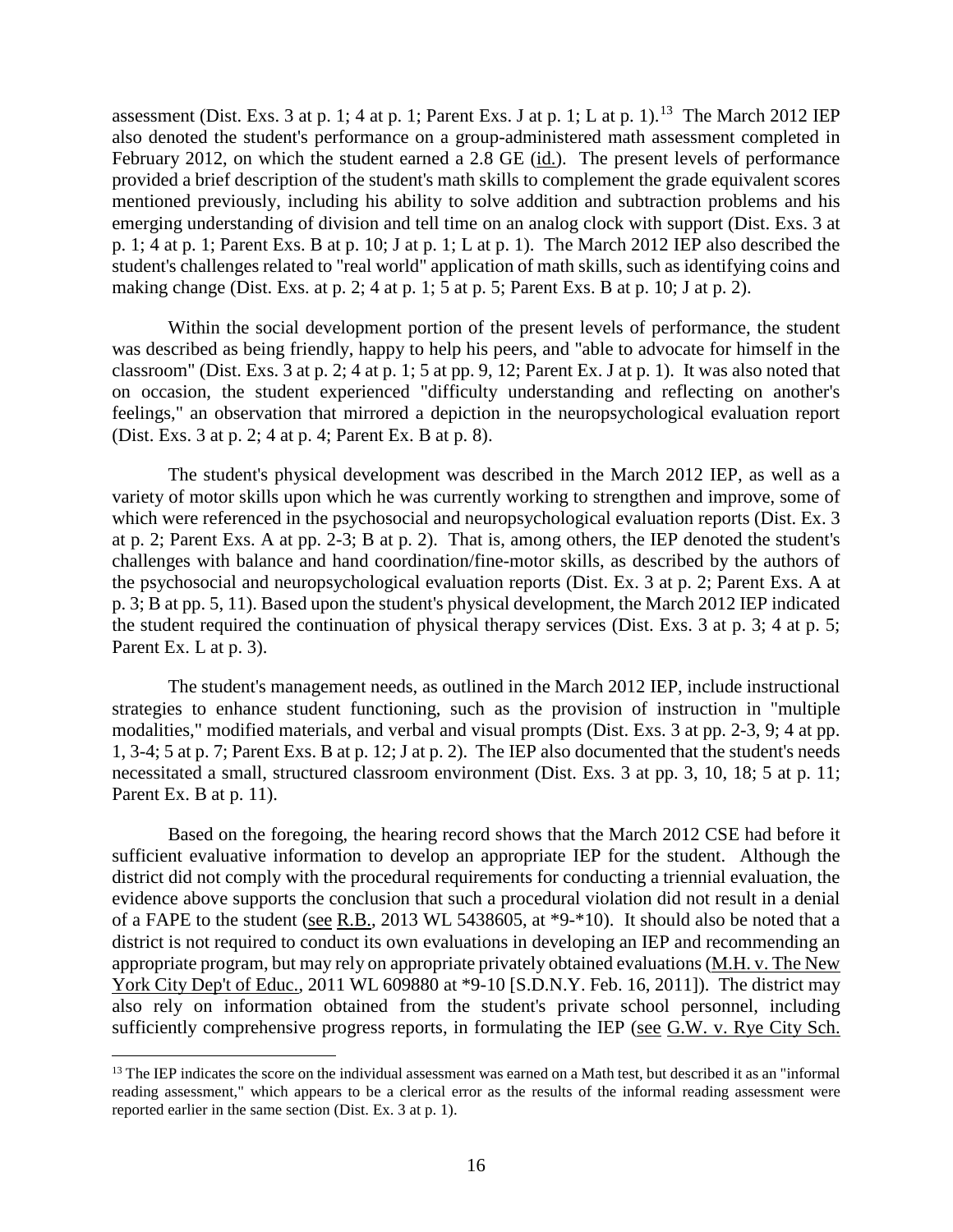Dist., 2013 WL 1286154, at \*23 [S.D.N.Y. March 29, 2013]; S.F., 2011 WL 5419847, at \*10). The March 2012 IEP reflected information drawn from the student's progress report from Cooke, which described the student's level of independence when engaging in a variety of endeavors across time and setting (Tr. pp. 18-19, 239; Dist. Exs. 3 at pp. 1-3; 5 at pp. 3-5, 11-13, 15). In addition, a review of the hearing record shows that the March 2012 IEP included the results of the student's performance on multiple standardized measures of achievement (Tr. pp. 250, 263-64; Dist. Exs. 3 at p. 1; 4 at pp. 1-2; Parent Exs. J at p. 1; L at p. 1). Lastly, as indicated above, despite the district special education teacher's inability to verify that the CSE had reviewed the parentobtained evaluations during the March 2012 CSE meeting, the resultant IEP included information presented in the neuropsychological evaluation and elsewhere in the hearing record (Tr. pp. 24- 29; Dist. Exs. 3 at p. 2, 4; 4 at p. 1; 5 at p. 5; Parent Exs. B at p. 10; J at p. 1).

Finally, regarding the parent's assertion that the March 2012 IEP failed to indicate that the student had received a diagnosis of an intellectual disability, I note that federal and State regulations do not require the district to set forth the student's diagnoses in an IEP; instead, they require the district to conduct an evaluation to "gather functional developmental and academic information" about the student to determine whether the student falls into one of the disability categories under the IDEA and information that will enable the student be "involved in and progress in the general education curriculum" (34 CFR 300.304[b][1]; see 8 NYCRR 200.4[b][1]; see also Fort Osage R-1 Sch. Dist. v. Sims, 641 F.3d 996, 1004 [8th Cir. 2011]; Application of a Student with a Disability, Appeal No. 09-126 ["a student's special education programming, services and placement must be based upon a student's unique special education needs and not upon the student's disability classification"]). As described above, the March 2012 IEP addressed the student's needs related to significant delays in the areas of academic, functional performance, learning characteristics, and social development as well as his considerable management needs, which were sufficient to address the student's deficits related to his intellectual disability diagnosis, as reflected in the minutes of the CSE meeting, private evaluations, and testimony provided by individuals with firsthand knowledge of the student (Dist. Ex. 3 at pp. 1-3; see Tr. pp. 19-20; 29; Dist. Exs. 4; 5; Parent Exs. A; B; C; J; L).

# **2. Annual Goals**

Next, turning to the parent's contention that the annual goals in the March 2012 IEP were not measurable or sufficiently individualized to meet the student's needs, an IEP must include a written statement of measurable annual goals, including academic and functional goals designed to meet the student's needs that result from the student's disability to enable the student to be involved in and make progress in the general education curriculum; and meet each of the student's other educational needs that result from the student's disability (see 20 U.S.C. § 1414[d][1][A][i][II]; 34 CFR 300.320[a][2][i]; 8 NYCRR 200.4[d][2][iii]). Each annual goal shall include the evaluative criteria, evaluation procedures and schedules to be used to measure progress toward meeting the annual goal during the period beginning with placement and ending with the next scheduled review by the committee (8 NYCRR 200.4[d][2][iii][b]; see 20 U.S.C. § 1414[d][1][A][i][III]; 34 CFR 300.320[a][3]). Short-term objectives are also required for a student who takes New York State alternate assessments (8 NYCRR 200.4[d][2][iv]). Under the IDEA and State and federal regulations, a determination of the appropriateness of a particular set of annual goals and short-term objectives for a student turns not upon their suitability within a particular classroom setting or student-teacher ratio, but rather whether the goals and objectives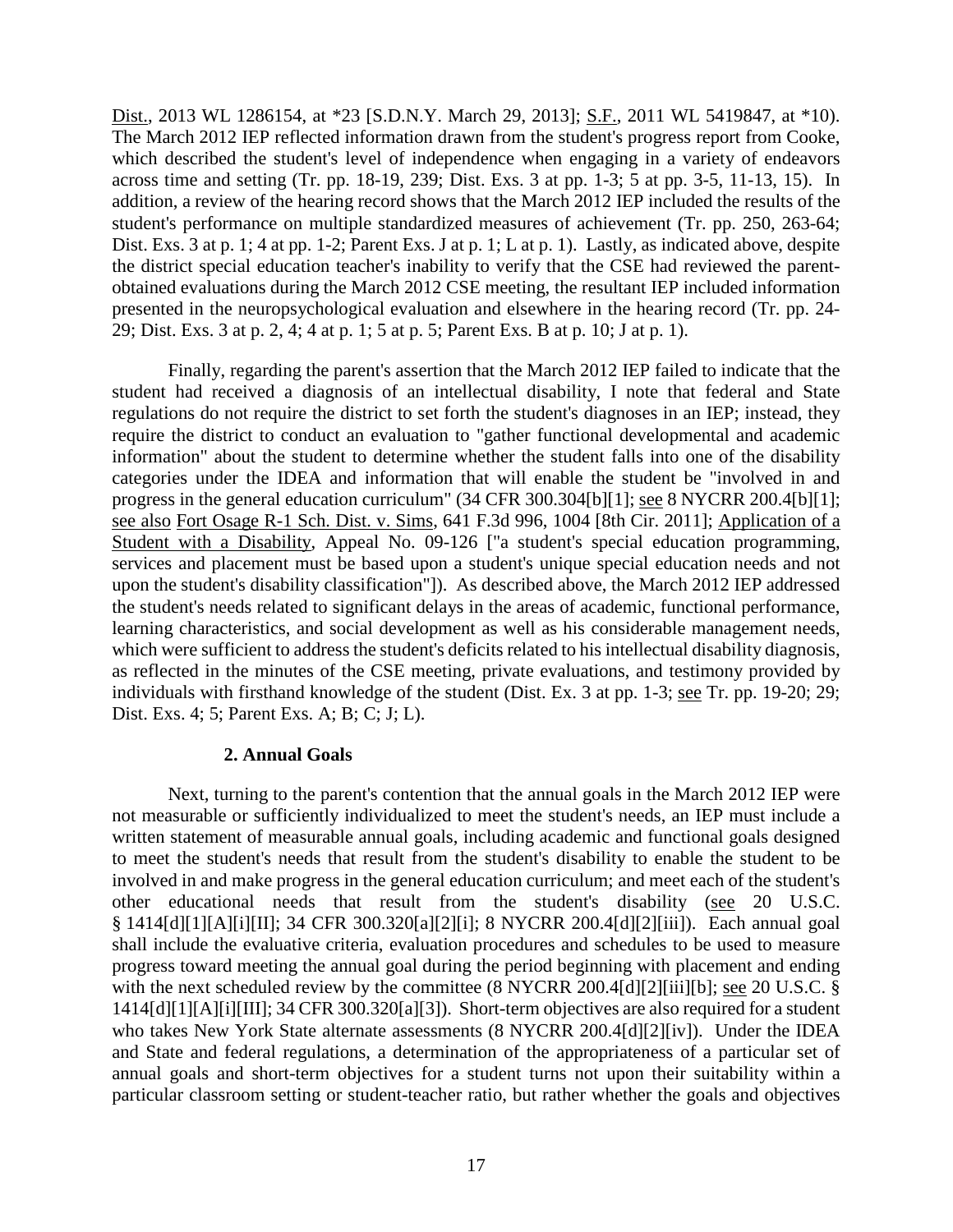are consistent with and relate to the needs and abilities of the student (see 20 U.S.C. § 1414[d][1][A][i][II]; 34 CFR 300.320[a][2][i]; 8 NYCRR 200.4[d][2][iii]).

In this case, the March 2012 IEP contained approximately sixteen annual goals and seventy-two short-term objectives intended to target the student's needs with respect to math, English language arts, speech-language skills, counseling, physical therapy, and transition (Dist. Ex. 3 at pp. 4-14). Although written in broad language, each of the annual goals included a corresponding list of discrete skills, methods and criteria by which to measure progress and a schedule for monitoring this progress (id.).

With regard to the parent's argument that the goals were not sufficiently individualized to the student's specific needs, the goals were consistent with the Cooke progress report as well as with the information presented in the neuropsychological evaluation report (Tr. pp. 18, 34; Dist. Ex. 3 at pp. 3-14; Parent Ex. B at pp. 8-11). For example, the March 2012 IEP included a goal focused on improving the student's ability to solve addition and subtraction word problems, a need recorded in the present levels of performance (Dist. Ex. 3 at pp. 2, 5). The importance of building this skill was highlighted in the neuropsychological evaluation report as well as in the student's progress report from Cooke (Dist. Ex. 5 at p. 5; Parent Ex. B at pp. 8, 10). In another example, the IEP included a goal regarding the effective use of communicating within social situations, an area of need noted in the present levels of performance and delineated in the neuropsychological evaluation and the Cooke progress report (Dist. Exs. 3 at p. 2, 9; 5 at p. 12; Parent Ex. B at p. 11).

Additionally, the district special education teacher, who participated in the March 2012 meeting, testified that the CSE discussed each goal, including those related to transition, and had there been any disagreement among the meeting participants, she "would type a new goal" (Tr. pp. 34-35). Moreover, meeting notes, independently recorded by both the Cooke representative and the district special education teacher, document the discussion, but neither set forth minutes indicated any disagreement regarding the appropriateness of the goals (Tr. pp. 18, 34; Dist. Exs. 3 at pp. 3-14; 4; Parent Ex. L at p. 3).

In conclusion, I find that overall, the annual goals and short-term objectives in the March 2012 IEP appropriately targeted the student's areas of need, contained sufficient specificity by which to direct instruction and intervention, and contained sufficient specificity by which to evaluate the student's progress or gauge the need for continuation or revision.

# **3. Transition Plan**

Although the IHO failed to reach a determination regarding the parent's assertion that the March 2012 IEP transition plan was "inadequate and inappropriate", the parent also asserts that the district failed to identify the school district or agency responsible for providing the transition activities in the IEP. The IDEA—to the extent appropriate for each individual student—requires that an IEP must focus on providing instruction and experiences that enables the student to prepare for later post-school activities, including postsecondary education, employment, and independent living (20 U.S.C. § 1401[34][A]; see Educ. Law § 4401[9]; 34 CFR 300.43; 8 NYCRR 200.1[fff]). Transition services must be "based on the individual child's needs, taking into account the child's strengths, preferences, and interests" and must include "instruction, related services, community experiences, the development of employment and other post-school adult living objectives, and, when appropriate, acquisition of daily living skills and functional vocational evaluation" (20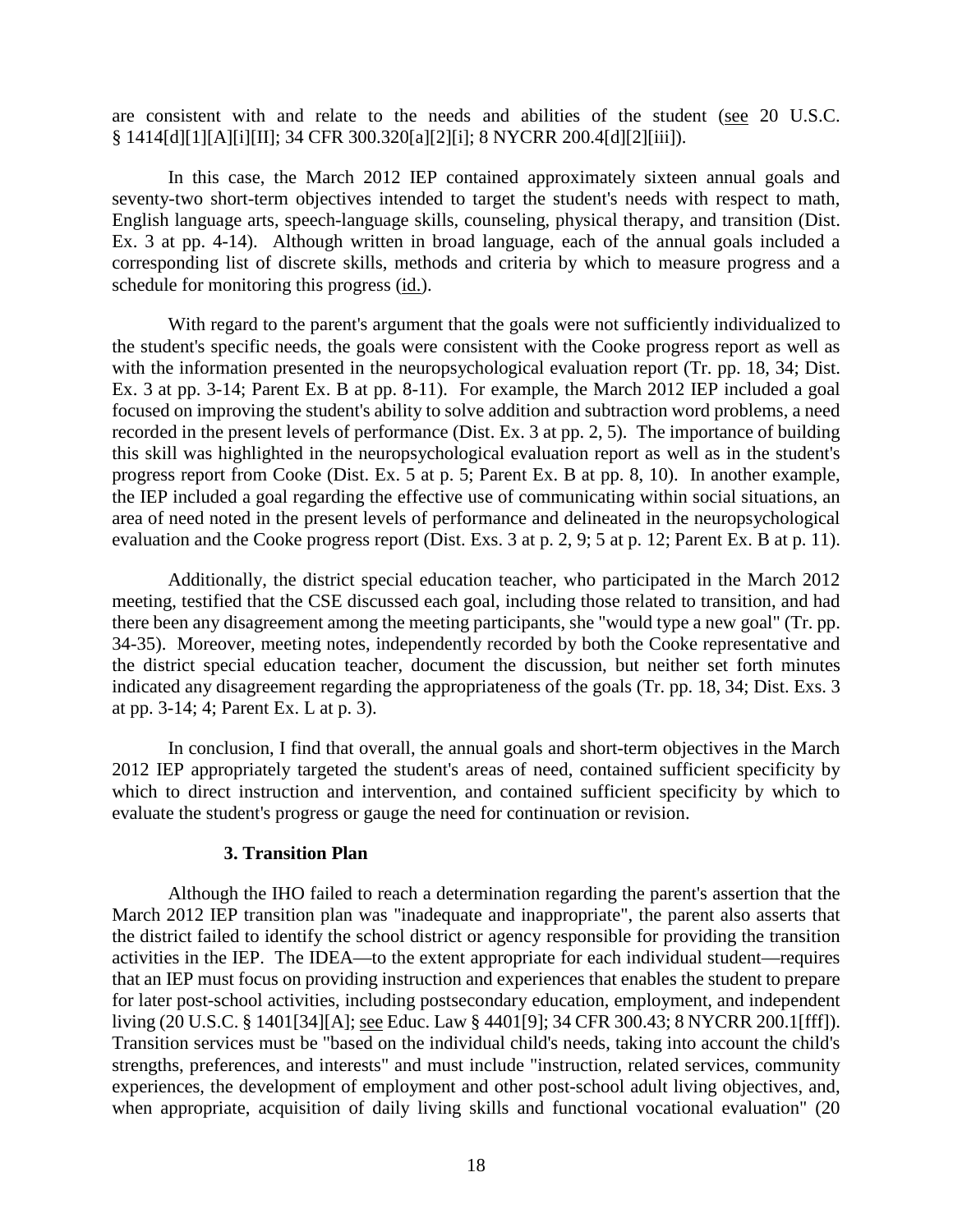U.S.C. § 1401[34][B]-[C]; 8 NYCRR 200.1[fff]). Accordingly, pursuant to federal law and State regulations, an IEP for a student who is at least 16 years of age (15 under State regulations) must include appropriate measurable postsecondary goals based upon age appropriate transition assessments related to training, education, employment, and, if appropriate, independent living skills (20 U.S.C. § 1414[d][1][A][viii]; 34 CFR 300.320[b]; 8 NYCRR 200.4[d][2][ix]). It must also include the transition services needed to assist the student in reaching those goals (id.). As recently noted by one district court, "the failure to provide a transition plan is a procedural flaw" (M.Z. v. New York City Dep't of Educ., 2013 WL 1314992, at \*6, \*9 [S.D.N.Y. Mar. 21, 2013], citing Klein Indep. Sch. Dist. v. Hovem, 690 F.3d 390, 398 [5th Cir. 2012] and Bd. of Educ. v. Ross, 486 F.3d 267, 276 [7th Cir. 2007]).

The district special education teacher testified that the transition plan was developed by Cooke staff because, "it's part of their curriculum . . . they talk to the child and they find out what the child wants to do, his goals" (Tr. p. 40). The district special education teacher further testified that the Cooke staff members spoke with the parent and the district about transition goals, which the CSE then incorporated into the IEP's transition plan (Tr. pp. 40-42; Dist. Ex. 3 at p. 17). While the March 2012 meeting notes prepared by the Cooke representative indicated that post-secondary goals were not discussed at the meeting, her notes indicated that the Cooke representative "read through" the student's "transition needs" and "transition activities" from a document that she had sent to the district via email (Parent Ex. L at p. 3). In addition, the meeting summary notes prepared by the district special education teacher indicated that the CSE had discussed transition goals, and at least some of this information was reflected in the transition plan activities (Dist. Exs. 3 at p. 17; 4 at pp. 2, 5).

Upon review of the March 2012 IEP coordinated set of transition activities, the transition plan incorporated the required areas of instruction, related services, community experiences, the development of employment and other post-school adult living objectives, and the acquisition of daily living skills (Dist. Ex. 3 at p. 17). Within area of instruction, the transition plan listed four services/activities designed to enhance the student's post-secondary learning (id.). The transition plan also recommended two specific activities each for counseling, speech-language therapy, and OT, and one activity for PT (id.). Within the domain of community experiences, the transition plan included two activities related to money management (Tr. pp. 42, 243, 249; Dist. Ex. 3 at p. 17; Parent Exs. B at p. 10; C at p. 4). With regard to the development of employment and other post-secondary adult living objectives, the transition plan recommended two vocational skill building activities (Dist. Ex. 3 at p. 17). Finally, in the field of daily living skills, the transition plan recommended participation in community projects with "sequences of life skills activities" (id.).

Additionally, the recommended services/activities listed within each category of the transition plan showed they were consistent with the student's documented needs and were designed to support continued post-secondary progress in addressing these needs (Dist. Ex. 3 at p. 17). For example, within the area of instruction, the recommended services/activity target "life skills activities in the community" and "travel related instruction," which were consistent with concerns or areas of need noted in the neuropsychological and psychosocial evaluation reports, and by the testimony of Cooke staff (Tr. pp. 31, 41-42, 110, 114, 243; Dist. Exs. 3 at p. 17; 5 at p.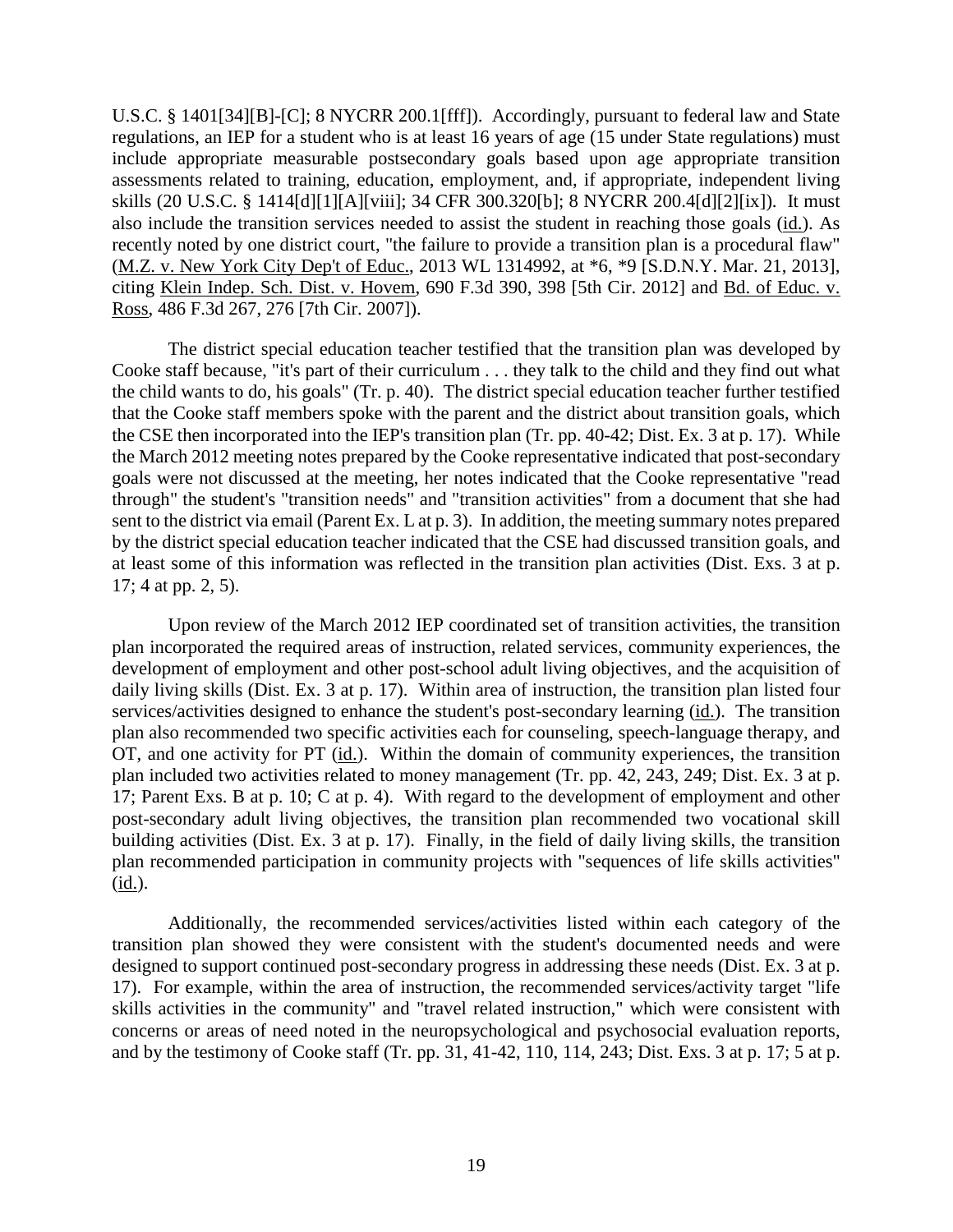7, 10; Parent Exs. A at p. 2; B at p. 2, 11; C at p. 4).<sup>14</sup> In a second example, the transition activities included speech-language therapy "to develop and practice social interactions with unfamiliar adults," a need that was echoed in the neuropsychological evaluation and the Cooke progress report, as well as in the parent's testimony (Tr. p. 242, 274; Dist. Exs. 3 at p. 17; 4 at p. 4; 5 at pp. 8, 12-14; Parent Ex. B at p. 11). Overall, the service/activities proposed in the areas of community experiences and development of employment and other post-school adult living objectives are similarly aligned with information presented in the neuropsychological evaluation and the progress report authored by Cooke staff (Tr. pp. 40-41).

Under the circumstances, the hearing record does not support the parent's contention that the transition services were not appropriate. However, the parent is correct that the March 2012 IEP failed to identify the school district or agency responsible for providing the services recommended (Dist. Ex. 3 at p. 17; see 8 NYCRR 200.4[d][2][ix][e]). While, under the circumstances of this case, this deficiency in the transition plan does not rise to the level of a denial of a FAPE, the district is hereby reminded of its obligation to conform to the requirements of the statute and regulations (see M.Z. v. New York City Dep't of Educ., 2013 WL 1314992, at \* 9 [Mar. 21, 2013] [observing that a deficient transition plan is a procedural flaw]; see also K.C. v. Nazareth Area Sch. Dist., 806 F. Supp. 2d 806, 822-26 [E.D. Pa. 2011]).

#### **4. 12:1+1 Special Class Placement**

Turning next to an analysis of the parent's claim surrounding the appropriateness of the 12:1+1 special class placement recommended in the March 2012 IEP, State regulations provide that a 12:1+1 special class placement is designed to address students "whose management needs interfere with the instructional process, to the extent that an additional adult is needed within the classroom to assist in the instruction of such students" (8 NYCRR 200.6[h][4][i]). Management needs for students with disabilities are defined as "the nature of and degree to which environmental modifications and human or material resources are required to enable the student to benefit from instruction" (8 NYCRR 200.1[ww][3][i][d]). A student's management needs shall be determined by factors which relate to the student's (a) academic achievement, functional performance and learning characteristics; (b) social development; and (c) physical development (id.).

The parent asserts that the  $12:1+1$  special class placement would not be appropriate because it would not provide enough support for the student. The hearing record reflects that at the time of the impartial hearing, the student was attending Cooke where he was enrolled in math and English language arts classes with a 10:1+1 ratio (Dist. Ex. 3 at p. 1). While the March 2012 CSE meeting minutes as recorded by both the district special education teacher and the consulting teacher from Cooke reflect a general consensus regarding the student's annual goals and present levels of performance, including his management needs, the notes prepared by the Cooke teacher reflect her "concern" regarding a perceived "lack of support" in a 12:1+1 setting (Dist. Ex. 4; Parent Ex. L at p. 4). However, the student did not present with management needs that were so unusual or exceptional that they could not be met in a 12:1+1 special class (Dist. Ex. 3 at p. 3). For

<sup>&</sup>lt;sup>14</sup> In testimony, the district special education teacher defined "life skills" as relating to "banking, how to go to the supermarket, how to make change, basic life skills so he can be independent" (Tr. p. 31). The district special education teacher also indicated the skills were "part of our daily living" (Tr. pp. 48-49). The staff at Cooke use a slightly different set of terms, but Cooke and district staff expressed the same basic tenet that the importance of building skills in this domain was to foster independence (Tr. pp. 42, 45, 243, 256, 345).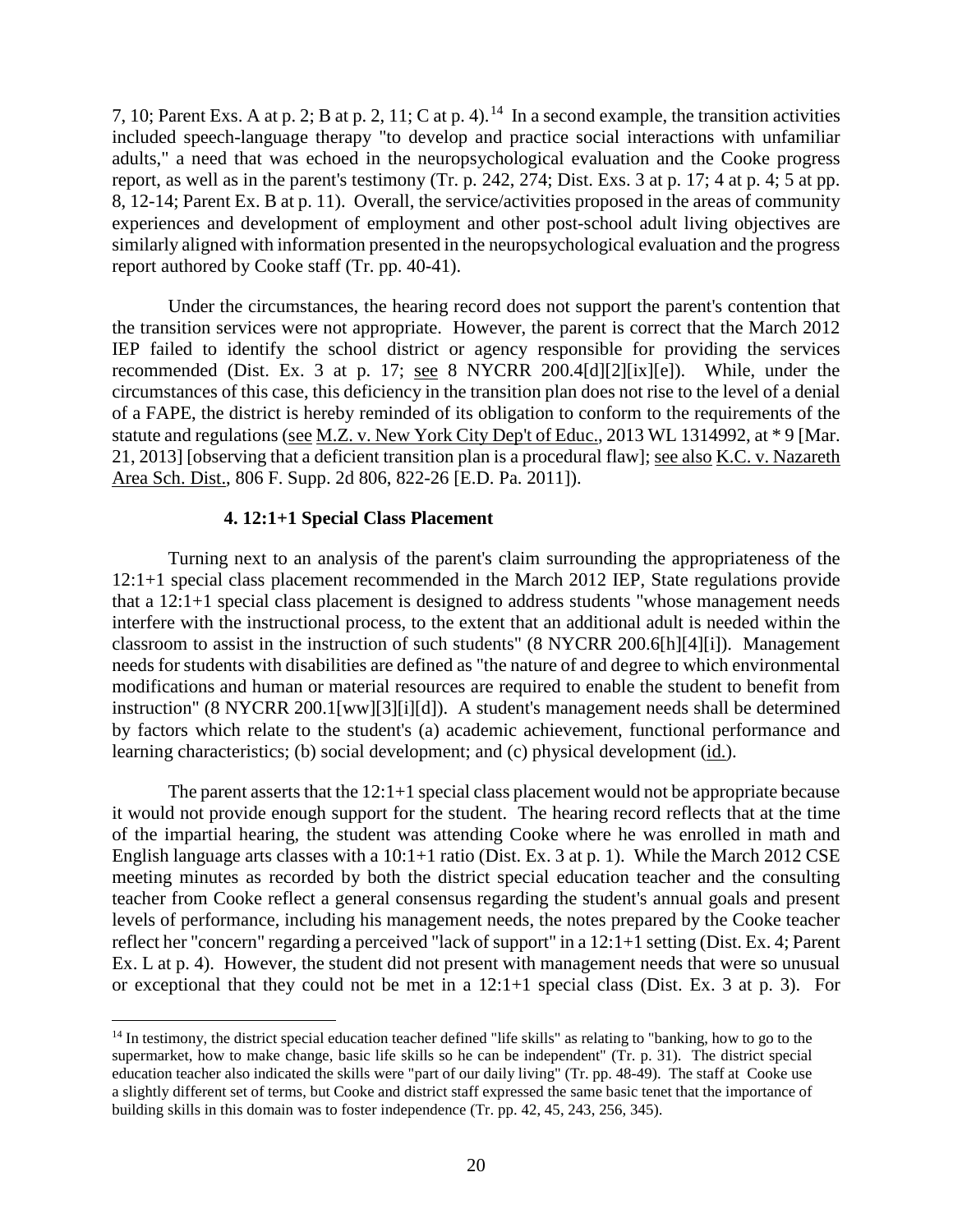example, the student's management needs, as delineated in the March 2012 IEP, included instruction in multiple modalities, directions read to the student, redirection and modeling, the use of verbal and visual prompts, teacher check-ins, and the use of graphic organizers, all of which fall easily within the notion of "specially designed instruction" (Dist. Ex. 3 at p. 3).

While the parent and consulting teacher from Cooke would have optimally preferred the slightly smaller ratio offered at Cooke for the student, the hearing record does not reflect that the district's proposed 12:1+1 classroom placement was incapable of providing the small structured setting or appropriate opportunities for individualized support in a special education environment and therefore it was reasonable for the CSE to conclude that the student was likely to make progress in that setting. "The education provided need only be appropriate,—likely to produce progress, not regression—and not one that provides everything that might be thought desirable by loving parents" (D.D-S. v Southold Union Free Sch. Dist., 2011 WL 3919040, at \*11 [E.D.N.Y. Sept. 2, 2011] [internal quotations omitted], aff'd, 2012 WL 6684585 [2d Cir. Dec. 26, 2012]; Walczak, 142 F.3d at 132; Watson, 325 F. Supp. 2d at 144 ["While the IDEA requires districts to provide appropriate education to disabled students, this is not necessarily synonymous with offering disabled students the best educational opportunities available."]). Based on the foregoing, the March 2012 CSE's recommendation of a 12:1+1 special class in a special school, together with appropriate related services, was reasonably calculated to address the student's needs.

#### **C. Challenges to the Assigned Public School Site**

Finally, the district argues that any inquiry into the appropriateness of the assigned public school site is speculative because the parent unilaterally enrolled the student at Cooke prior to the beginning of the 2012-13 school year. Challenges to an assigned public school site are generally relevant to whether the district properly implemented a student's IEP, which is speculative when the student never attended the recommended placement. Generally, the sufficiency of the district's offered program must be determined on the basis of the IEP itself (R.E., 694 F.3d at 186-88). The Second Circuit has explained that the parents' "[s]peculation that the school district will not adequately adhere to the IEP is not an appropriate basis for unilateral placement" (R.E., 694 F.3d at 195; see F.L. v. New York City Dep't of Educ., 2012 WL 4891748, at \*14-\*16 [S.D.N.Y. Oct. 16, 2012]; Ganje v. Depew Union Free Sch. Dist., 2012 WL 5473491, at \*15 [W.D.N.Y. Sept. 26, 2012] [finding the parents' pre-implementation arguments that the district would fail to adhere to the IEP were speculative and therefore misplaced], adopted at 2012 WL 5473485 [W.D.N.Y. Nov. 9, 2012]; see also K.L., 530 Fed. App'x at 87, 2013 WL 3814669; Reyes v. New York City Dep't of Educ., 2012 WL 6136493, at \*7 [S.D.N.Y. Dec. 11, 2012]; R.C. v. Byram Hills Sch. Dist., 906 F. Supp. 2d 256, 273 [S.D.N.Y. 2012] [explaining that "[g]iven the Second Circuit's recent pronouncement that a school district may not rely on evidence that a child would have had a specific teacher or specific aide to support an otherwise deficient IEP, it would be inconsistent to require evidence of the actual classroom a student would be placed in where the parent rejected an IEP before the student's classroom arrangements were even made"]; Peter G. v. Chicago Pub. Sch. Dist. No. 299 Bd. of Educ., 2003 WL 121932, at \*19 [N.D. Ill. Jan. 13, 2003] [noting that the court would not speculate regarding the success of the student's services where the parent removed student from the public school before the IEP services were implemented]).

While several district courts have, since R.E. was decided, continued to wrestle with this difficult issue regarding challenges to the implementation of an IEP made before the student begins attending the school and taking services under the IEP (see D.C. v. New York City Dep't of Educ.,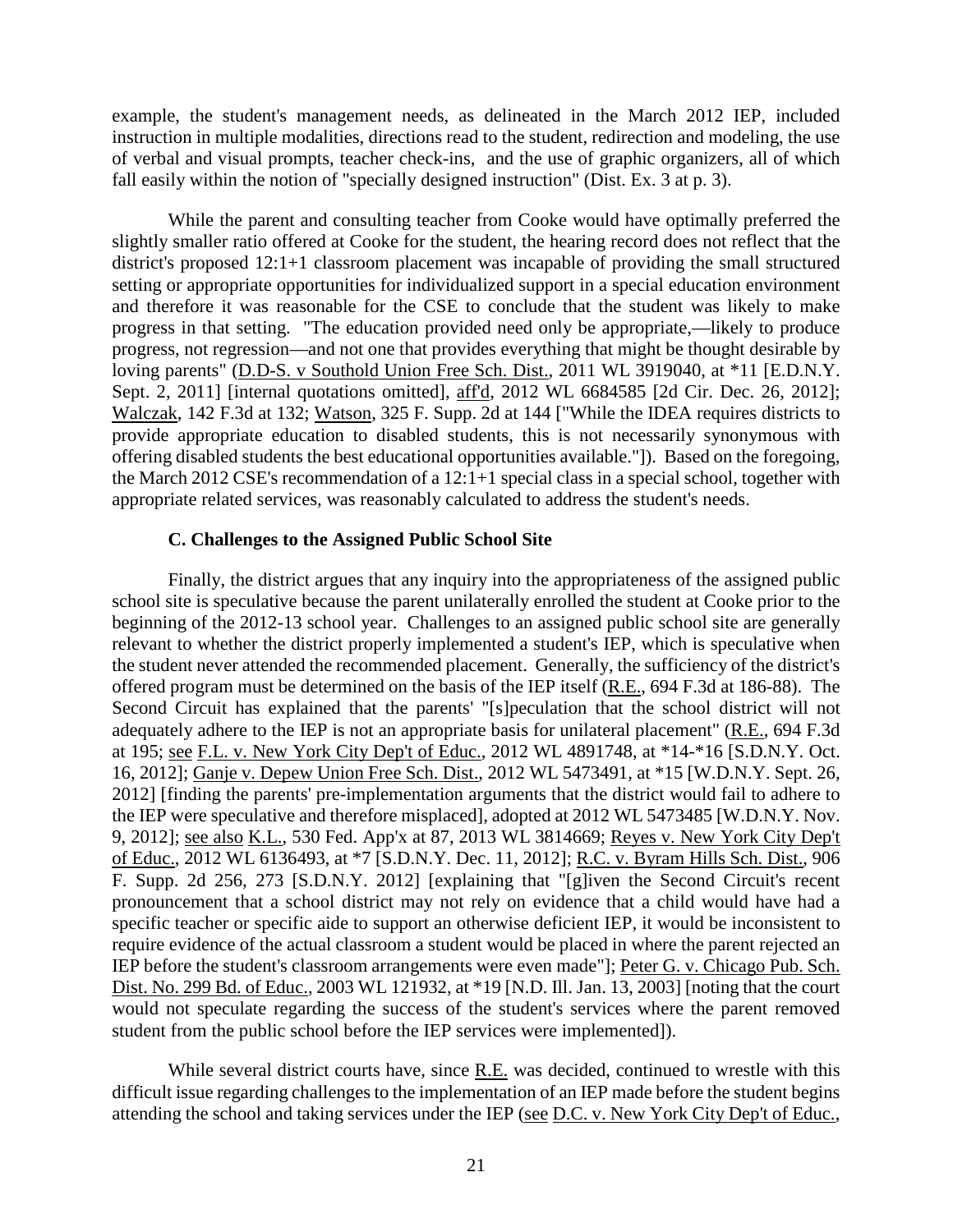2013 WL 1234864, at \*11-\*16 [S.D.N.Y. Mar. 26, 2013] [holding that the district must establish that it can implement the student's IEP at the assigned school at the time the parent is required to determine whether to accept the IEP or unilaterally place the student]; B.R. v. New York City Dep't of Educ., 910 F. Supp. 2d 670, 677-78 [S.D.N.Y. 2012] [same]; E.A.M. v. New York City Dep't of Educ., 2012 WL 4571794, at \*11 [S.D.N.Y. Sept. 29, 2012] [holding that parents may prospectively challenge the adequacy of a "placement classroom" when a child has not enrolled in the school because districts are not permitted to assign a child to a public school that cannot satisfy the requirements of an IEP]), I now find it necessary to depart from those cases. Since these prospective implementation cases were decided in the district courts, the Second Circuit has also clarified that, under factual circumstances similar to those in this case, in which the parents have rejected and unilaterally placed the student prior to IEP implementation, "[p]arents are entitled to rely on the IEP for a description of the services that will be provided to their child" (P.K. v. New York City Dep't of Educ. (Region 4), 526 Fed. App'x 135, 141, 2013 WL 2158587, at\*4 [2d Cir. May 21, 2013]), and, even more clearly that "'[t]he appropriate inquiry is into the nature of the program actually offered in the written plan,' not a retrospective assessment of how that plan would have been executed" (K.L., 2013 WL 3814669, at  $*6$  [rejecting as improper the parents claims related to how the proposed IEP would have been implemented]). Thus, the analysis of the adequacy of an IEP in accordance with R.E. is prospective in nature, but the analysis of the IEP's implementation is retrospective. Therefore, if it becomes clear that the student will not be educated under the proposed IEP, there can be no denial of a FAPE due to the failure to implement the IEP (R.E., 694 F.3d at 186-88; see also Grim, 346 F.3d at 381-82 [holding that the district was not liable for a denial of a FAPE where the challenged IEP was determined to be appropriate, but the parents chose not to avail themselves of the public school program]).

As explained more recently, "[t]he Second Circuit has been clear, however, that where a parent enrolls the child in a private placement before the time that the district would have been obligated to implement the IEP placement, the validity of proposed placement is to be judged on the face of the IEP, rather than from evidence introduced later concerning how the IEP might have been, or allegedly would have been, implemented" (A.M. v. New York City Dep't of Educ., 2013 WL 4056216, at \*13 [S.D.N.Y. Aug. 9, 2013]; <u>see R.B.</u>, 2013 WL 5438605, at \*17; E.F., 2013 WL 4495676, at \*26; M.R. v. New York City Dep't of Educ., 2013 WL 4834856, at \*5 [S.D.N.Y. Aug. 14, 2013] [finding that the argument that the assigned school would not have been able to implement the IEP is "entirely speculative"]; see also N.K., 2013 WL 4436528, at \*9 [citing R.E. and rejecting challenges to placement in a specific classroom because "'[t]he appropriate inquiry is into the nature of the program actually offered in the written plan'"]). Most recently, the Second Circuit rejected a challenge to a recommended public school site, reasoning that "'[s]peculation that the school district will not adequately adhere to the IEP is not an appropriate basis for unilateral placement,' and '[a] suggestion that some students are underserved' at a particular placement 'cannot overcome the particularly important deference that we afford the SRO's assessment of the plan's substantive adequacy.'" (F.L. v. New York City Dep't of Educ., 2014 WL 53264, at \*6 [2d Cir. Jan. 8, 2014], quoting R.E., 694 F.3d at 195). The court went on to say that "[r]ather, the appropriate forum for such a claim is 'a later proceeding' to show that the child was denied a free and appropriate public education 'because necessary services included in the IEP were not provided in practice'" (id., quoting R.E., 694 F.3d at 187 n.3).

In view of the forgoing, the parent cannot prevail on claims that the district would have failed to implement the March 2012 IEP at the public school site because a retrospective analysis of how the district would have executed the student's March 2012 IEP at the public school is not